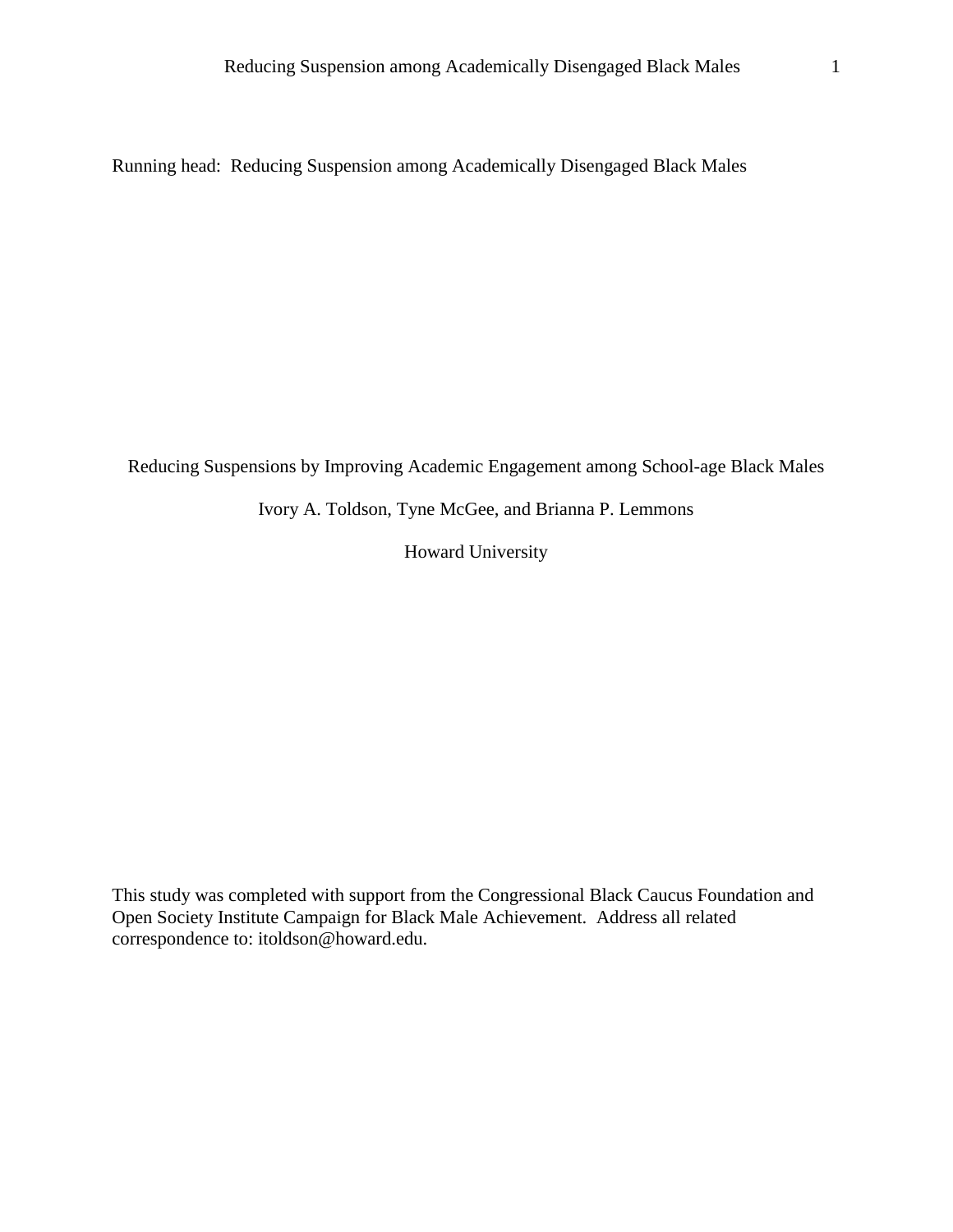#### **Abstract**

This chapter will address the excessive use of suspensions and other disciplinary actions against Black males who are disengaged from school. Academically disengaged students often come to school late, miss assignments, have difficulty understanding schoolwork, and may have attentional challenges or alternative learning styles. Black males can become disengaged from school for a variety of reasons, including being dissatisfied with school because of noninclusive curricula, racial biases, and poor relationships with teachers. In addition, some Black males are not socialized to the academic environment due to unclear and inconsistent messages about school from home and the community. Finally, some Black males have learning or attentional disabilities that are misunderstood or misdiagnosed. Research suggests that academically disengaged students account for the majority of all suspensions. This study will examine responses of students, parents and teachers who completed *Monitoring the Future: A Continuing Study of American Youth*. The chapter will clarify the relationship between suspensions and academic disengagement, and provide policy solutions for school leaders to develop strategies to reduce suspensions by providing a more inclusive and compassionate learning environment for Black males.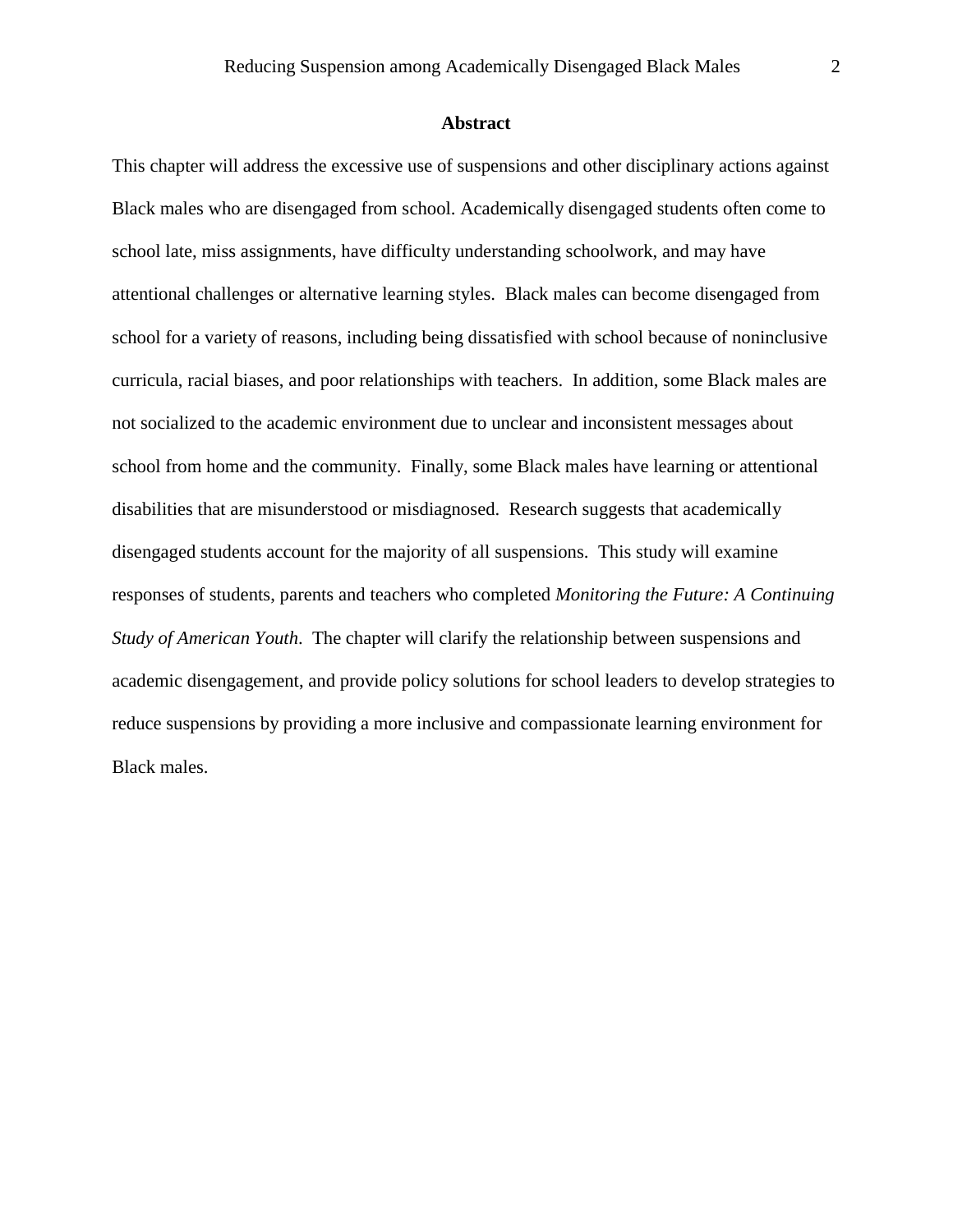# **Reducing Suspensions by Improving Academic Engagement among School-age Black Males**

Black students are currently about 2.3 times more likely to be suspended than White students (Hinojosa, 2008). The longstanding and persistently disproportional rates of suspension between races have led to what many researchers refer to as the "discipline gap" (Gregory & Weinstein, 2008). Despite mounting evidence that suspensions are ineffective at correcting behavior and commonly precede dropping out (Dupper, 1994; Dupper, Theriot, & Craun, 2009), out-of-school suspensions continue to be the most widely used form of school discipline in the United States.

The purpose of this study is to address the excessive use of suspensions and other disciplinary actions against Black males who are disengaged from school due to dissatisfaction with school, lack of academic socialization, and/or disability. The objectives are to: (1) Clarify the relationship between suspensions and academic disengagement, and (2) Provide policy solutions for school leaders to develop strategies to reduce suspensions by providing a more inclusive and compassionate learning environment for Black males.

# **Relevant Literature**

*Use of suspension*. Elevated public awareness and perceptions of violence have increased schools' reliance on suspensions, zero tolerance and other exclusionary disciplinary policies (Christle, Nelson, & Jolivette, 2004; Skiba & Peterson, 1999). There are general concerns about the reliability and subjectivity in disciplinary referrals (Vavrus & Cole, 2002; Wright & Dusek, 1998). Through ethnographic research, Vavrus and Cole (2002) found that many suspensions resulted from a buildup of nonviolent events, where one student often carries the brunt of many students' misbehaviors. However, some studies suggest that school culture and administrative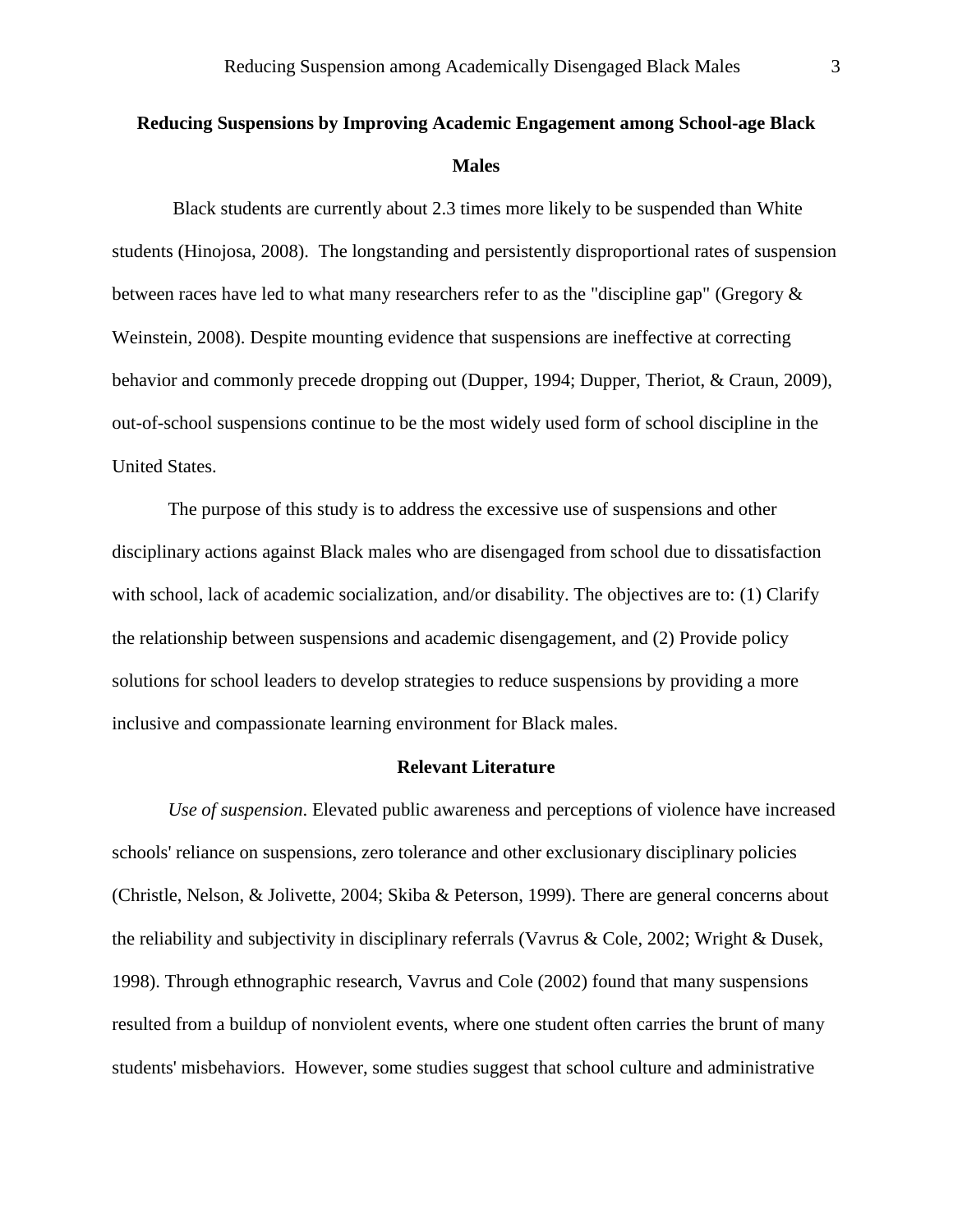leaders can mitigate high suspension rates (Mukuria, 2002). For example, regular monitoring and analysis of narrative disciplinary referrals have been recommended to improve precision and application of disciplinary measures that are consistent with the students' infractions (Gale M. Morrison, Peterson, O'Farrell, & Redding, 2004; Sugai, Sprague, Horner, & Walker, 2000).

*Antecedents to suspensions*. Some studies found unique characteristics of the students that were associated with greater chances they would be suspended (McConville & Cornell, 2003; Mendez, 2003). [McConville & Cornell \(2003\)](#page-20-0), for example, found that students' selfreports of aggressive behavior significantly correlated with suspensions. However, G. M. Morrison, Anthony, Storino, and Dillon (2001) found that students with repeated suspensions, whether in school or out of school, were suspended for more attitudinal offenses than aggressive delinquent behaviors. Another study noted that academic challenges are significant, yet often overlooked, antecedents to disciplinary referrals (Tyler-wood, Cereijo, & Pemberton, 2004). Black students with academic disabilities and behavioral disorders were also more likely to be suspended (Krezmien, Leone, & Achilles, 2006), especially in Black males (Osher, Woodruff, & Sims, 2002).

Similarly, studies indicated that students with lower reading skills are more likely to receive disciplinary referrals (McIntosh, Horner, Chard, Dickey, & Braun, 2008). A longitudinal study found lower academic achievement levels among students prior to suspension, but also found significantly lower levels of academic gains throughout the three years post-suspension (Arcia, 2006). Unfortunately, as a result, among students of all races, being suspended frequently (Carpenter II & Ramirez, 2007) and being retained in a grade (Jimerson, Anderson, & Whipple, 2002; Stearns, Moller, Potochnick, & Blau, 2007) often precedes dropping out (Balfanz, Herzog, Douglas, & Iver, 2007; Rumberger, 1995).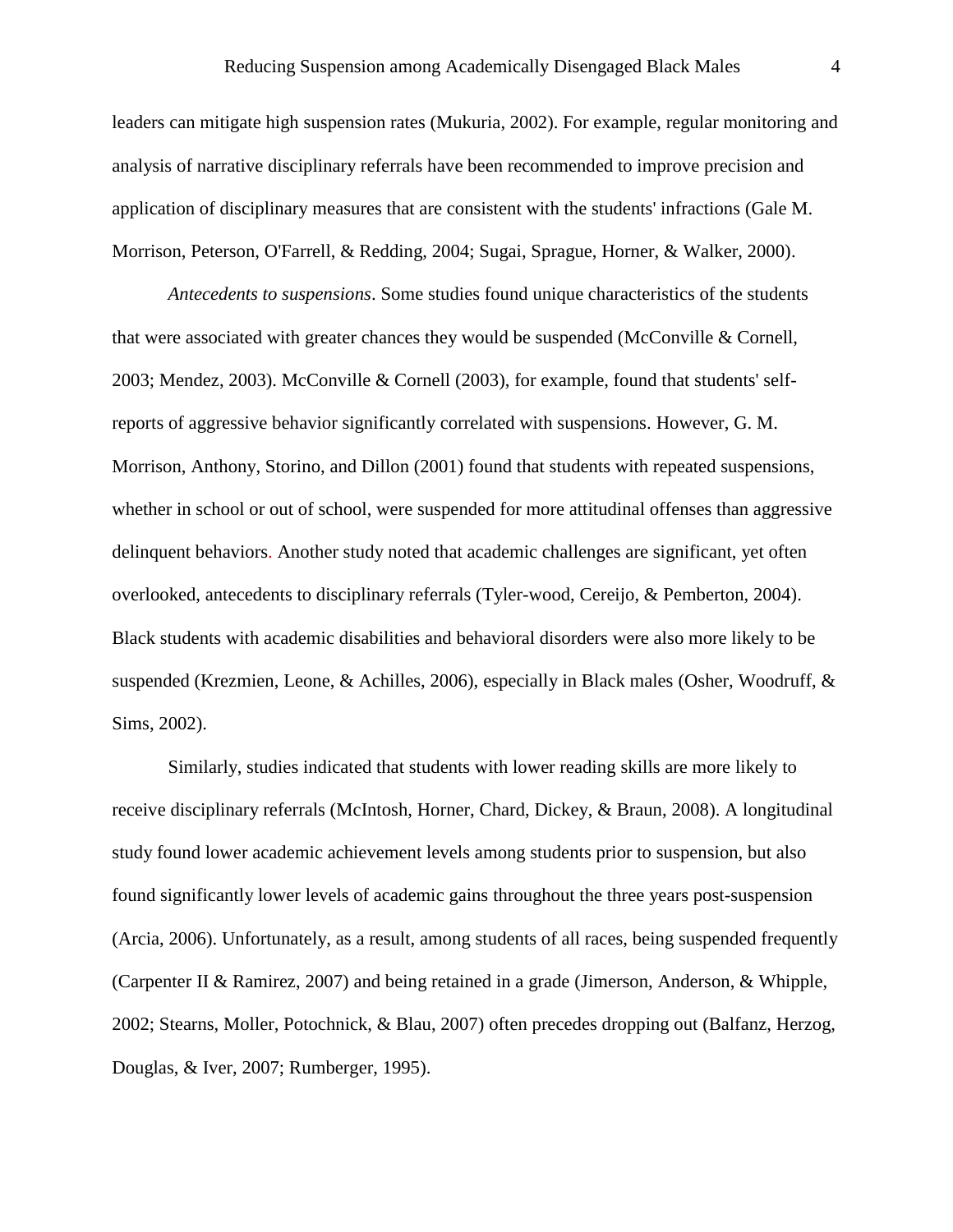With respect to disproportionate suspension rates among Black students, many studies have noted the impact of ecological variables beyond the school, such as community influences (Day-Vines & Day-Hairston, 2005). Eitle and Eitle (2004) found that Black students were more likely to be suspended in majority Black grade schools. These findings are often a result of "fewer resources, weaker academic ethos, and a lower level of reported misconduct" (Eitle & Eitle, 2004, p.279).

Cultural expressions of certain behaviors, such as movement and speech, may be misinterpreted as threatening to teachers who lack cultural awareness (Day-Vines & Day-Hairston, 2005). One study found that Black students with a history of disciplinary referrals were more likely to be viewed negatively by their teachers and tended to receive less deference (Gregory & Thompson, 2010). In addition, it has been shown that Blacks in general, tend to receive harsher penalties, such as corporal punishment, than any other students (Shaw & Braden, 1990). Another study revealed that natural adaptations to life in some impoverished areas indirectly influence the students' chances of being suspended from school (Kirk, 2009), including anti-social behaviors (Gottfredson & Hirschi, 1990). Few studies have examined suspensions and disciplinary referrals among Hispanic students. One study noted Hispanic students' rates of suspensions and number of referrals were generally greater than Whites, but less than Blacks (Kaushal & Nepomnyaschy, 2009; Losen, Gillespie, & Orfield, 2012).

*Engagement vs. Disengagement.* Student engagement, as defined by Furrer and Skinner (2003), is the effort, enjoyment, and interest expressed while participating in academic activities. Because they are involved in classroom interactions, show genuine interest in learning, and are motivated, engaged students are less likely to be bored, inattentive, be disrespectful. (Skinner & Belmont, 1993). Conversely, disengaged students are less likely to aspire to higher educational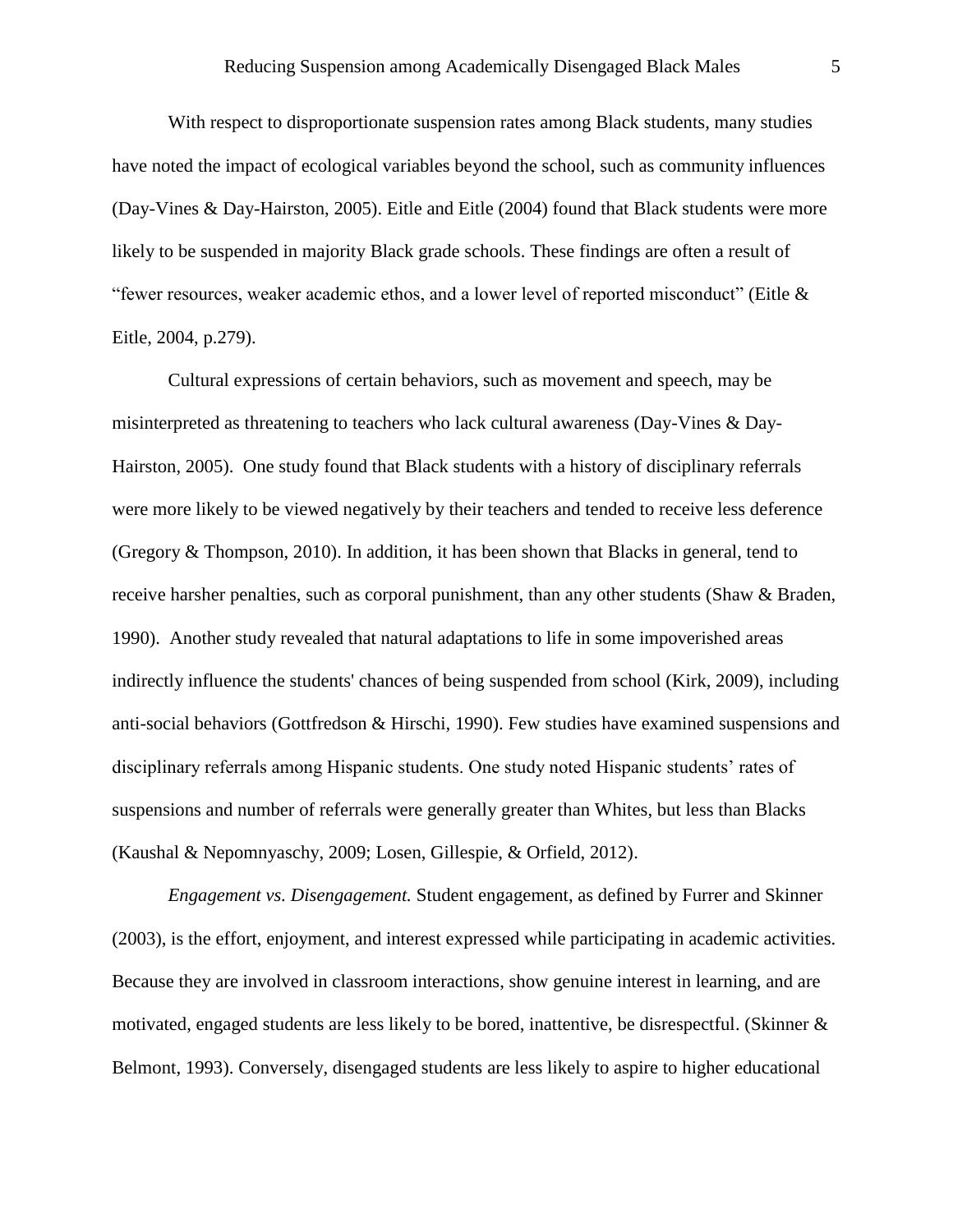goals, have lower grades, and are more likely to drop out of school (Kaplan, Peck, & Kaplan, 1997). To improve the learning environment for Black students, there must be better teacherstudent relationships (Crosnoe, 2002), restructuring of the education system (Boykin, 1994), and student investment in achievement (Newmann, 1981).

*Teacher-student relationships.* With the understanding that Black students use teachers as tools to navigate an unfamiliar school system (Kesner, 2000), teachers must to engage in emotion and perception management in such a way that does not discourage student learning and engagement (Reyes, Brackett, Rivers, White, & Salovey, 2012). Teachers' perceptions, expectations, and behaviors are often shaped by stereotypes and thus impede learning for minority students. Findings from Crosnoe, Johnson, and Elder (2004) suggest that strong teacher-student relationships are positively related to higher levels of student academic achievement. Beliefs about negative socialization practices, including, but not limited to barriers in teacher-student bonding and racial biases, cause negative relationships between families and school institutions (Cartledge et al., 2001).

*Learning contexts.* On many occasions, it has been postulated that Black students would perform better with curricula that is more reflective of their native African culture (Boykin, 1994; Hurley, Boykin, & Allen, 2005; Kagan, Zahn, Widaman, Schwarzwald, & Tyrrell, 1985; Qin, Johnson, & Johnson, 1995). Boykin (1994) contends that, among the number of learning contexts, communal learning may serve as a mediator for achievement success in Black children. The communal learning context operates strictly on the use of interdependence among group members, the expectation of mutual responsibility, and the desire to maintain strong social bonds (Hurley, Boykin, & Allen, 2005). In the 2005 study on communal learning versus individual learning, Hurley et al. (2005) use pre- and post- tests to show the effectiveness of different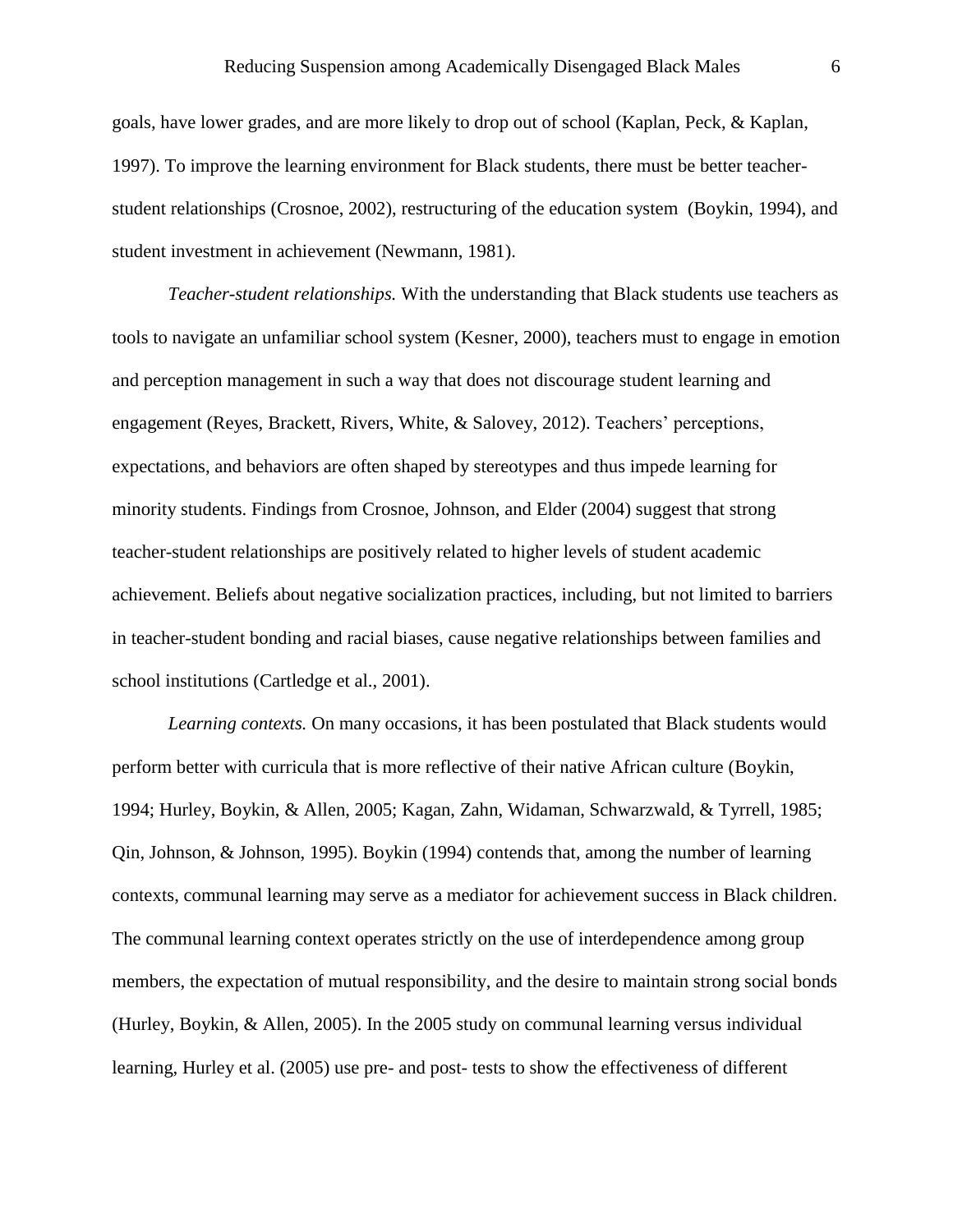learning contexts. The results indicate that students in high-communal learning contexts outperformed students in low-communal learning contexts among fifth grade Black students. A number of related studies show similar results (Garibaldi, 1979; Hurley et al., 2005; Kagan et al., 1985; Qin et al., 1995; Slavin, Hurley, & Chamberlain, 2001).

*Academic Investment.* Another key component to engagement is academic identification (Newmann, 1981). This is the extent to which one's self-esteem is affected by academic goal attainment and achievements (Osborne, 1999). When students experience academic failure, their natural response is to no longer care about that particular academic domain (Aronson, 2002), resulting in academic disidentification. Research done by Cokley, McClain, Jones, and Johnson (2012) has shown that Black males when compared to Black girls and Whites have higher levels of academic disidentification. Cokley and Moore (2007) attributed such findings to the lack of Black male role models and high achieving Black students who have cool pose in school settings. Steele (1992) suggested that academic disidentification is a defense mechanism to avoid negative feelings associated with stereotype threat. As a result, students begin to devalue education, which is linked to lower grades and dropping out of school (Osborne, 1999).

*Successful interventions*. Some studies have revealed successful strategies for reducing suspensions and disciplinary referrals. Defensive Management training for teachers has demonstrated effectiveness with training teachers to better manage noncompliance among students to prevent unnecessary disciplinary referrals. Mukuria (2002) found that principals of predominantly Black urban middle schools with low rates of suspension were more effective in promoting parental involvement, creating a structured environment, implementing school wide discipline programs, and cultivating mutual respect among students and teachers. Another study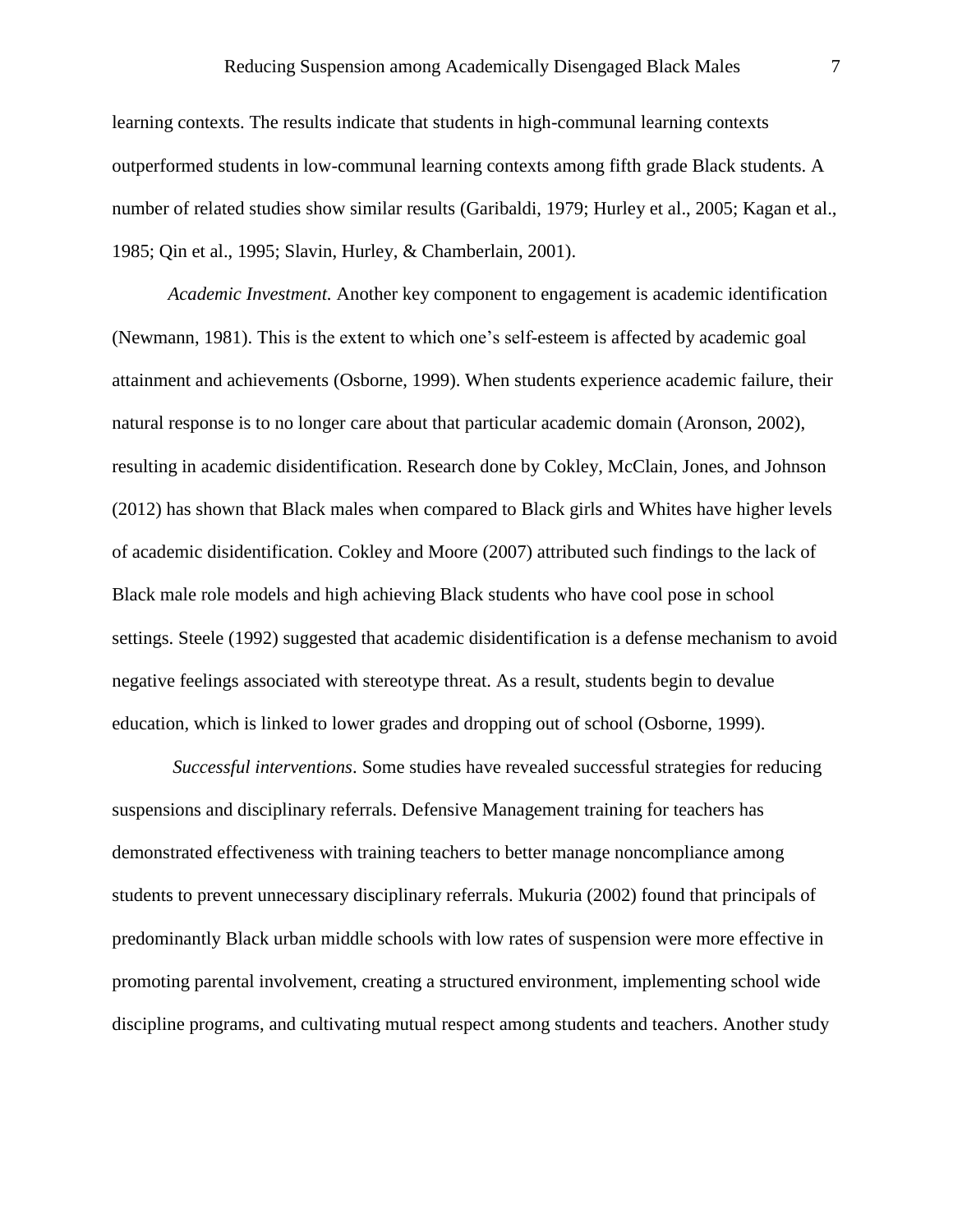found that improving school engagement through mentoring improved behavior control at an urban school (Holt, Bry, & Johnson, 2008).

Improving teacher efficacy and teacher-student dialogue and aligning their mutual understanding of school rules also demonstrated effectiveness (Pas, Bradshaw, Hershfeldt, & Leaf, 2010; Thompson & Webber, 2010). "Whole-school" and school wide interventions that focus on school wide improvements in instructional methods, positive reinforcement, such as teacher "praise notes" (Nelson, Young, Young, & Cox, 2010), behavioral modeling, and databased evaluation, have also demonstrated effectiveness (Bohanon et al., 2006; Lassen, Steele, & Sailor, 2006; Luiselli, Putnam, Handler, & Feinberg, 2005). Resilience and skill building among students also reduced behavioral problems and subsequent disciplinary referrals among students (Wyman et al., 2010). Attention to students' mental health also reduced suspensions and disciplinary referrals (Caldwell, Sewell, Parks, & Toldson, 2009). Parents' active racial socialization of their children may protect adolescents from the diminished engagement (e.g., academic attitudes, personal efficacy) associated with negative views of their group identity (Smalls, 2009).

*Gaps in the Literature*. The literature clearly demonstrates that school and nonschoolrelated factors can independently influence the frequency of suspensions and disciplinary referrals at school. What is less clear is the relationship among the various influences. For example, the literature establishes that aggression and delinquency are associated with higher rates of disciplinary referrals. However, it is unclear whether aggression and delinquency manifest as a direct delinquency in the school or an attitude that disrupts the class. Researchers have established that low academic performance is related to a high number of disciplinary referrals. However, the literature is less clear about the indirect relationships between the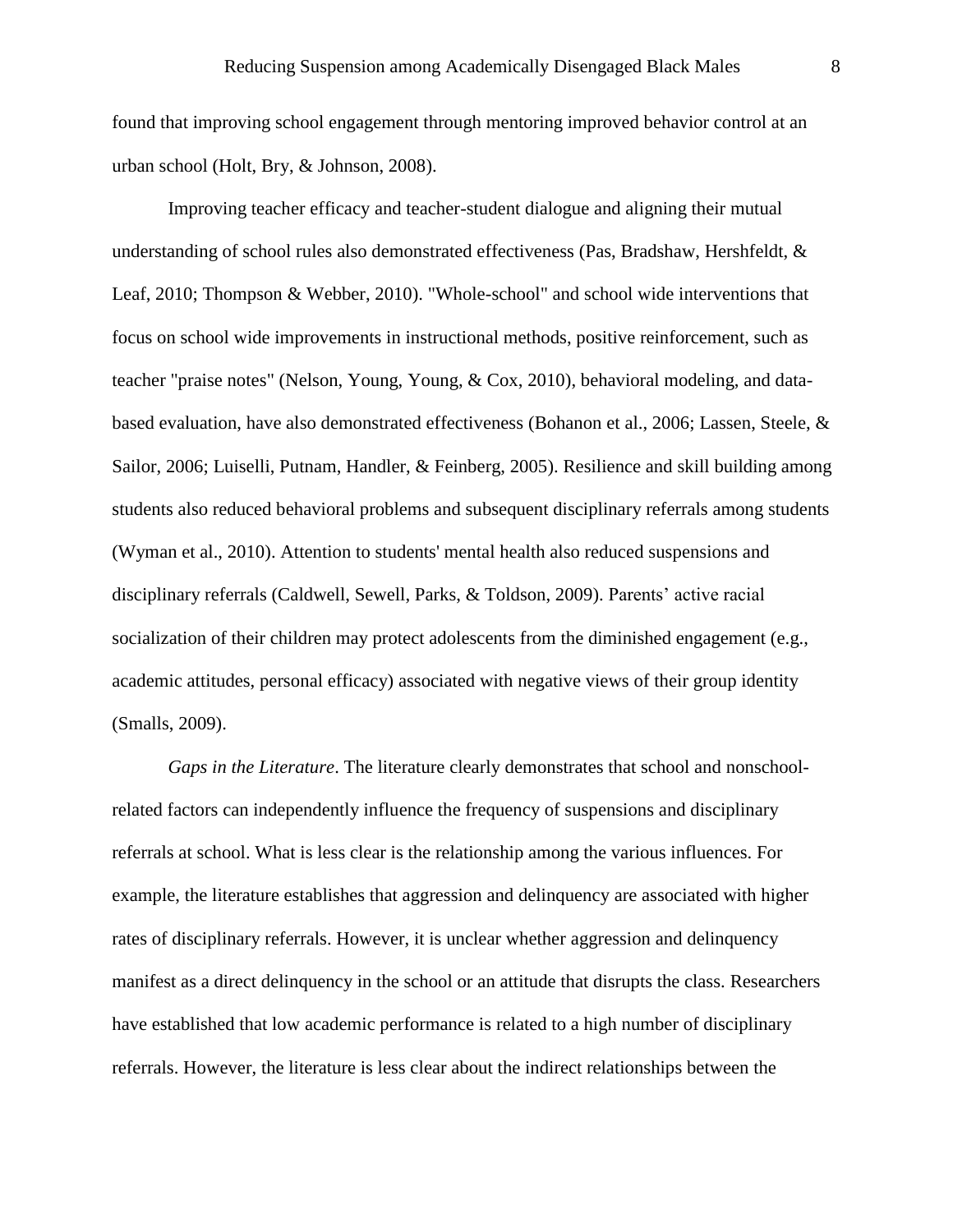developmental factors associated with disciplinary referrals. The literature also clearly establishes racial differences in suspensions and disciplinary referrals between Black and White students. However, the literature rarely examines differences in the paths Black and White students take to receive suspensions and disciplinary referrals. There is also a noticeable void in studies that include Hispanic participants.

# **Research Hypotheses**

Based on the literature this study hypothesizes the following:

- 1. School-age Black males with better grades, more school engagement, fewer classroom distractions, less delinquency at school, and less truancy will have fewer disciplinary referrals.
- 2. Black males with no disciplinary referrals will be more likely to have supportive parents, a positive outlook on life, and engage in fewer thrill-seeking, aggressive, and delinquent behaviors.
- 3. There will be distinct differences in suspensions and disciplinary referrals based on race with Black males experiencing a unique path toward disciplinary referrals including school-related factors and nonschool-related factors.
- 4. Student's grades are directly affected by the number of disciplinary referrals received.

# **Method<sup>1</sup>**

The study is a secondary-analysis of 4,164 Black, White, and Hispanic  $8<sup>th</sup>$  and  $10<sup>th</sup>$  grade males who completed *Monitoring the Future: A Continuing Study of American Youth* (Johnston, Bachman, O'Malley, & Schulenberg, 2008). Two items were used to measure the student's experience with suspensions and disciplinary referrals. The first question asked, "Have you ever

 1 See Appendix 1 for a detailed description of the methodology.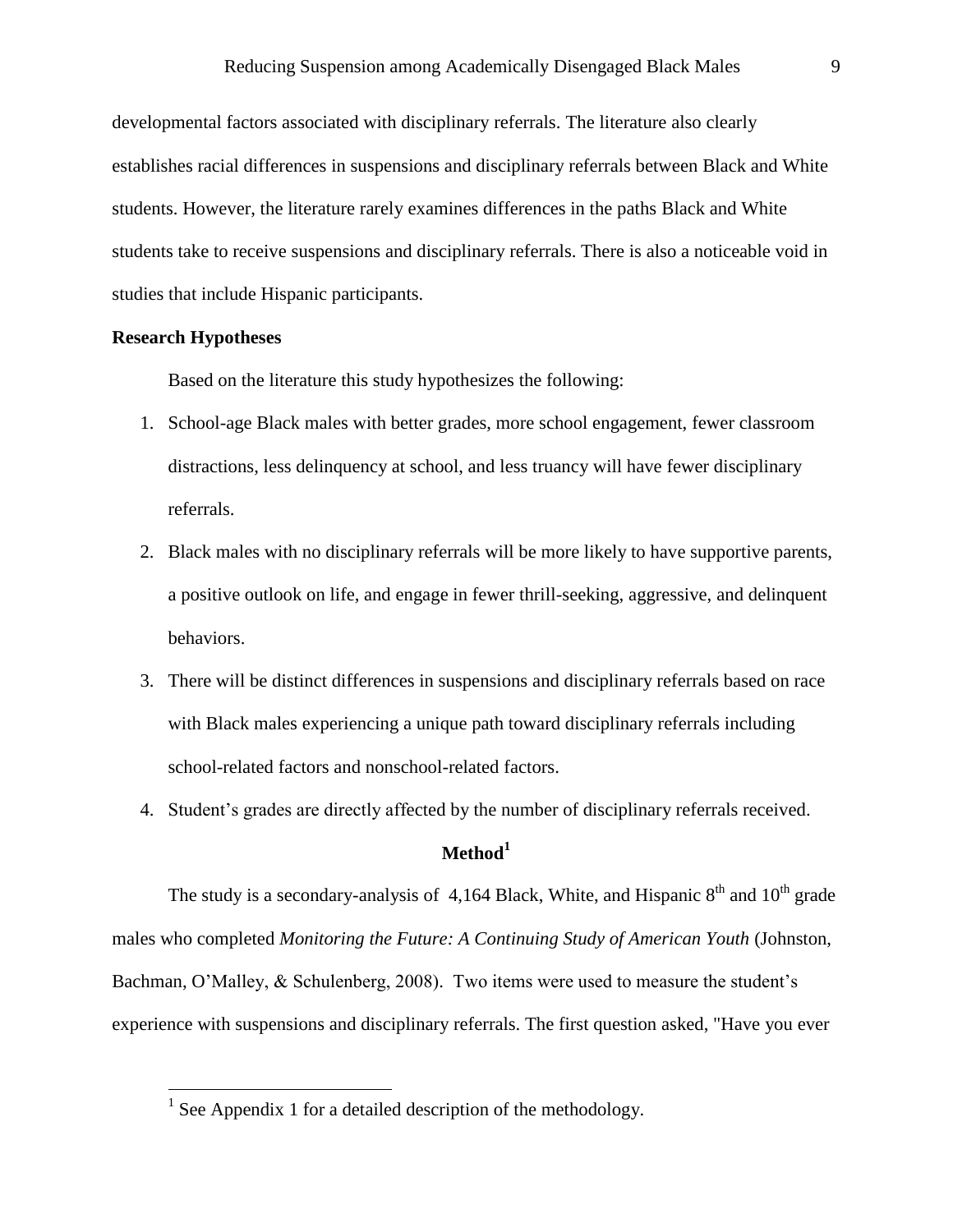been suspended or expelled from school?" with responses options of "yes" and "no." The second question read, "Now thinking back over the past year in school, how often did you get sent to the office, or have to stay after school, because you misbehaved?"

Select interval items from the *Monitoring the Future* questionnaire were used to measure school and nonschool-related factors with a hypothesized relationship with disciplinary referrals. Through the use of various statistical means, the ten contributing factors that were most relevant were ascertained including: grades; academic disengagement; drugs, alcohol and weapons use at school; attitudes/feelings towards school; classroom interruptions; hopelessness; positive selfworth; thrill-seeking behaviors; aggressive behaviors; general delinquency; and parental involvement.

### **Statistical Findings**

#### **Descriptive and Preliminary Analysis**

Participants of this study included 703 Black males (6.7 percent), 709 Black females (6.7 percent), 2,757 White males (26.1 percent), 2,886 White females (27.3 percent), 704 Hispanic males (6.7 percent), and 736 Hispanic females (7 percent) for a total of 8,495 participants. Ninety-six percent of the total sample was public school students. Females were included in preliminary analyses only and all participants with missing data were excluded from structural equation modeling (SEM). Fifty-one percent of the participants were in the 8th grade, and 49 percent were in the 10th grade.

The majority (67.8 percent) of the participants attended school in large metropolitan statistical areas (MSA). The regional distribution of participants included: northeast (22.1 percent), north central (22.1 percent), south (35.2 percent), and west (20.5 percent). Twenty-six percent of the total sample reported being suspended at least once, with no significant differences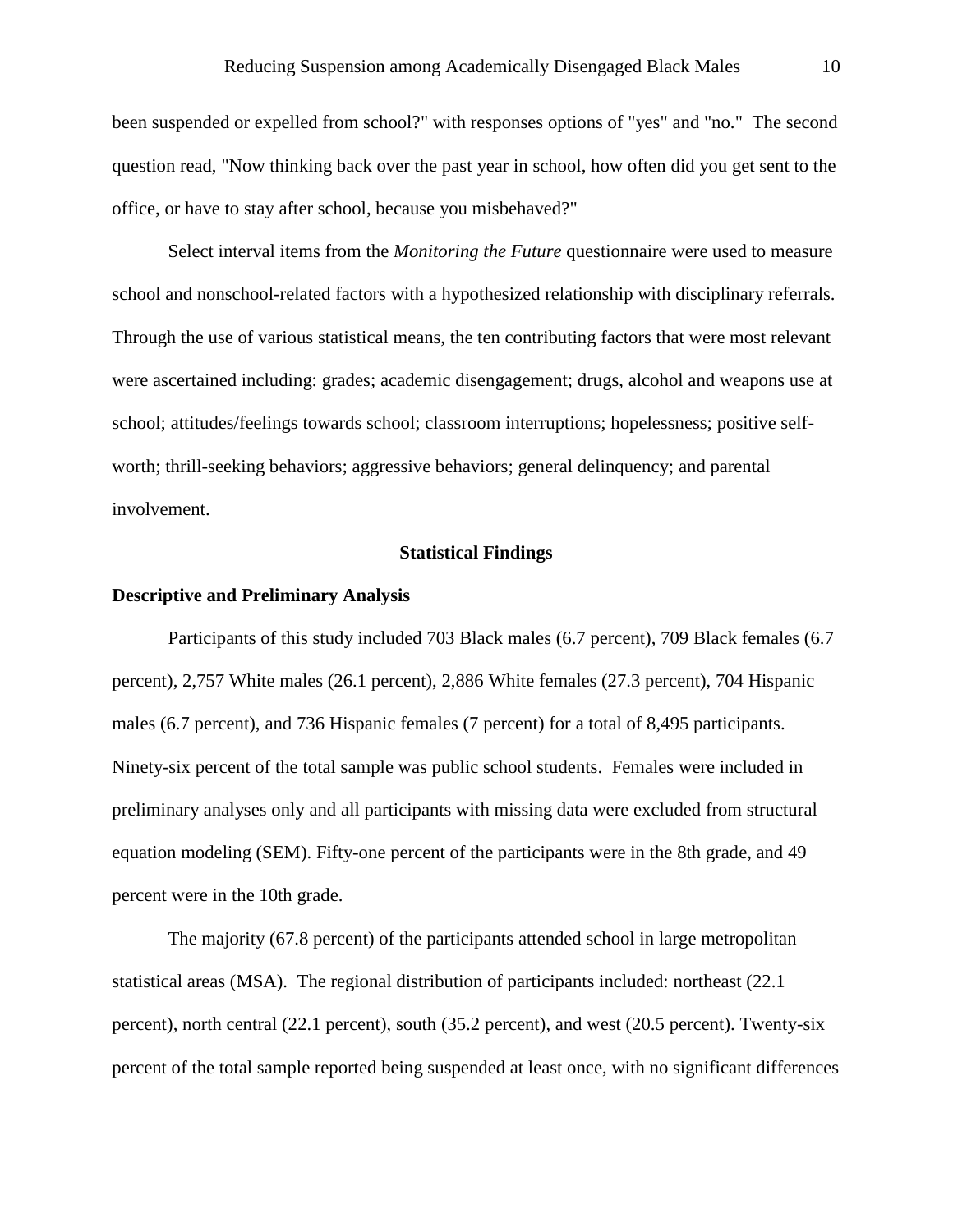between grade levels and size of MSA. However, significant and substantial regional differences were found, with 41 percent of students in the south reporting having been suspended or expelled as compared to 20 percent to 18 percent for the other three regions.

Findings revealed statistically significant differences in the percent of Black, White, and Hispanic male students who reported having been suspended or expelled from school with 59 percent of Black male students reporting that they had been either suspended or expelled from school as compared to 42 percent of Hispanic males, and 26 percent of White males<sup>2</sup>. As a whole, a smaller percentage of female students reported a previous suspension or expulsion. However, 43 percent of Black females reported having been suspended or expelled from school as compared to 26 percent and eleven percent of Hispanic and White females respectively.

# **School-related Factors and Disciplinary Referrals**

MANOVA was used to test the hypothesis that students who report having received fewer disciplinary referrals will have experienced fewer classroom interruptions and will have fewer incidents of truancy and be less involvement with drugs, alcohol and weapons while at school. In addition, it is hypothesized that students who reported receiving fewer disciplinary referrals will report higher grades, have a more positive attitude about school, and a higher level of academic engagement than students with more disciplinary referrals. Table 1 displays the means, standard deviations and F-ratios of the factors that have a hypothesized relationship with disciplinary referrals among Black, White, and Hispanic male students. The table marks variables that are significant by race and reported frequency of receiving disciplinary referrals.

Insert table 1---------------------------------------------------------------------------------

 $\frac{p^2}{\chi^2(5)} = 873.5, p < .01$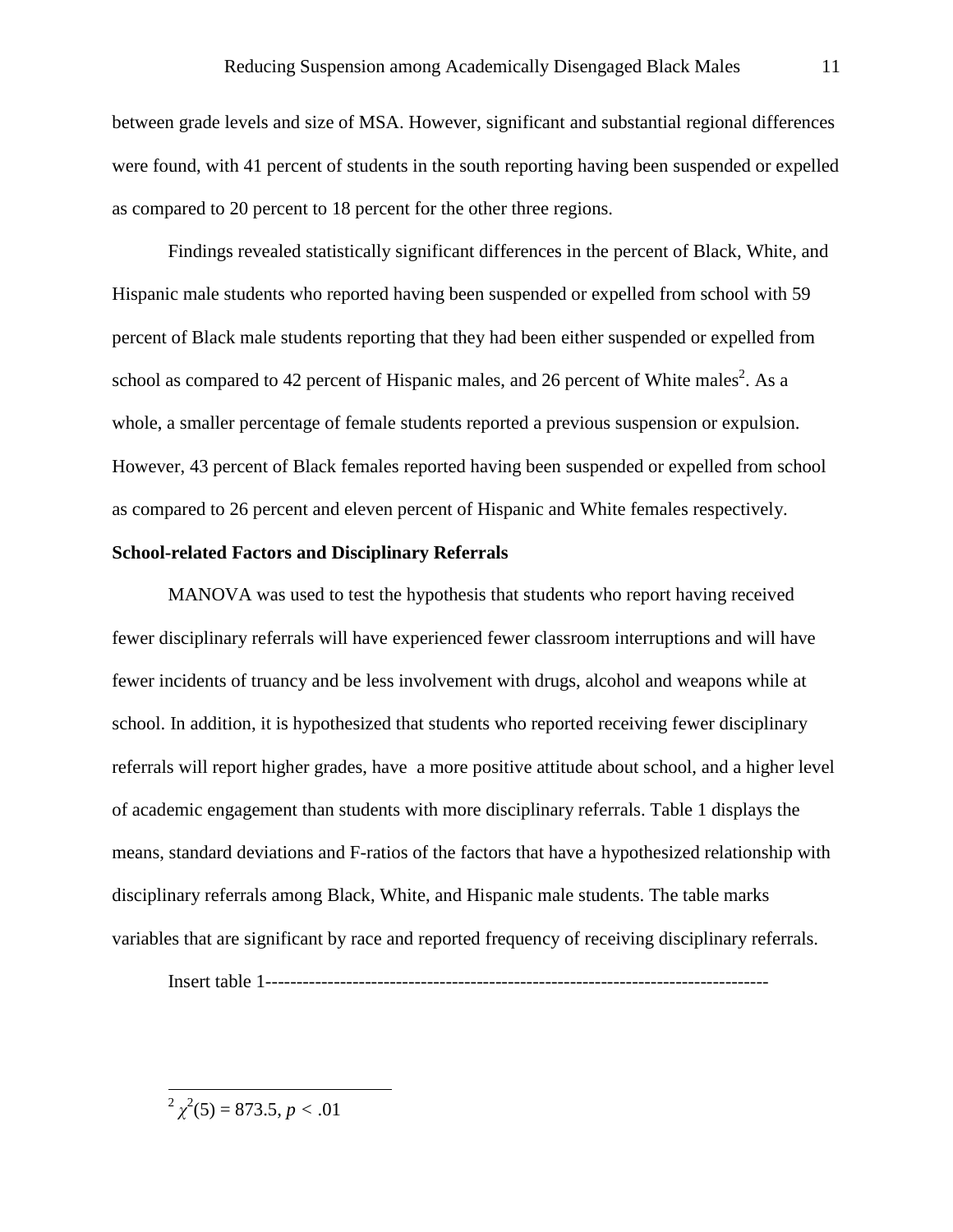The MANOVA revealed a higher frequency of disciplinary referrals has a statistically significant relationship with lower grades, less academic engagement, more truancy, more delinquent behavior in school, and fewer positive attitudes about school. When examined through the lens of race, Black and Hispanic students reported having lower grades, more positive attitudes about school, though lower levels of academic engagement than their White counterparts. Hispanic students reported a higher frequency of truancy than did Black and White students.

Figures 1a, 1b, 2a, and 2b illustrate the linear relationship between grades, attitudes about school, delinquency in school, and academic disengagement with respect to disciplinary referrals for Black, White and Hispanic students. As shown in Figures 1a and 1b, grades and attitudes about school each have an inverse relationship with disciplinary referrals, and significant main effects for race, as well as significant interaction effects between race and disciplinary referrals. The means plots suggest that the interaction effects for grades<sup>3</sup> and attitudes about school<sup>4</sup> are both related to the factors having a more robust linear relationship with disciplinary referrals for White students than for Black and Hispanic students.

Figures 2a and 2b illustrate the relationship between delinquency at school, and academic disengagement with respect to disciplinary referrals. Both figures demonstrate that each variable has a positive relationship with disciplinary referrals. Delinquency at school had an interaction  $effect<sup>5</sup>$  that reveals that the strongest association between delinquency and disciplinary referrals is for White students. Of all factors measured, academic disengagement has the strongest relationship with disciplinary referrals.

- $3 \text{ F} = 3.2$ , df = 6, p < .01
- $^{4}$  F = 3.1, df = 6, p < .01

 $\overline{a}$ 

 $5 F = 3.7$ , df = 6, p < .01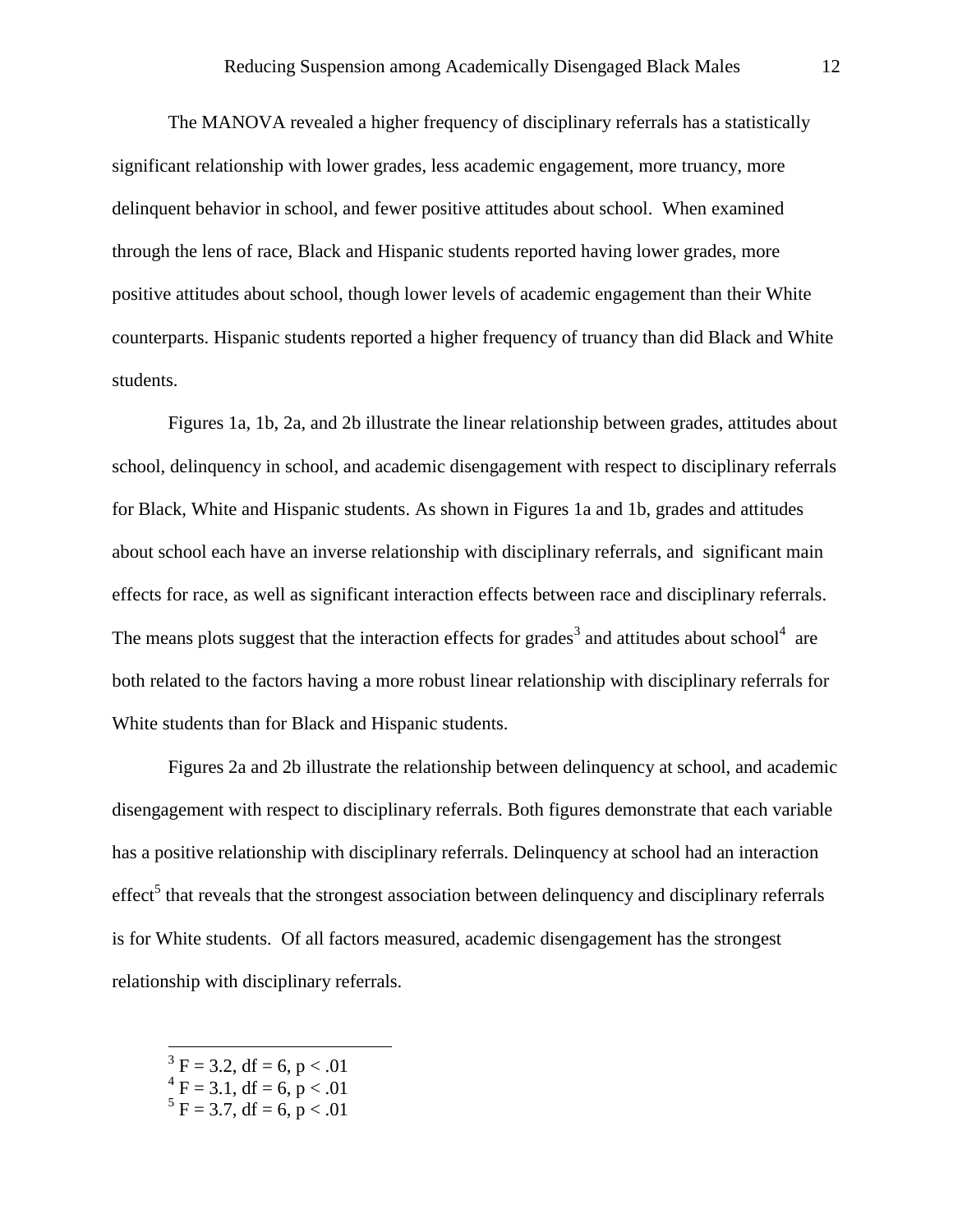#### **Nonschool-related Factors and Disciplinary Referrals**

A second MANOVA was completed to test the hypothesis that nonschool-related factors, including hopelessness, positive self-worth, thrill-seeking behaviors, aggression, delinquency, and parental involvement, have a statistical relationship with disciplinary referrals among Black, White, and Hispanic male students. Table 2 displays the means, standard deviations, and F-ratios of factors that were hypothesized to have a relationship with the reported frequency of disciplinary referrals. The MANOVA revealed that, all six measures had a statistically significant relationship with the reported frequency of disciplinary referrals. Aggressive behavior and delinquent behavior had the most substantial relationship with reported disciplinary referrals. Significant differences surfaced between Black, Hispanic and White students for three of the six measures: thrill-seeking behavior, aggressive behavior and parental involvement. Black and Hispanic males reported engaging in fewer thrill-seeking behavior, more aggressive behavior and having less parental involvement than did White males

Insert table 2 ---------------------------------------------------------------------------------

# **Structural Equation Modeling**

Of the school and nonschool-related factors that were examined, six had very strong correlations with disciplinary referrals. These factors were used to create a path model to determine their direct and indirect effects on the reported frequency of disciplinary referrals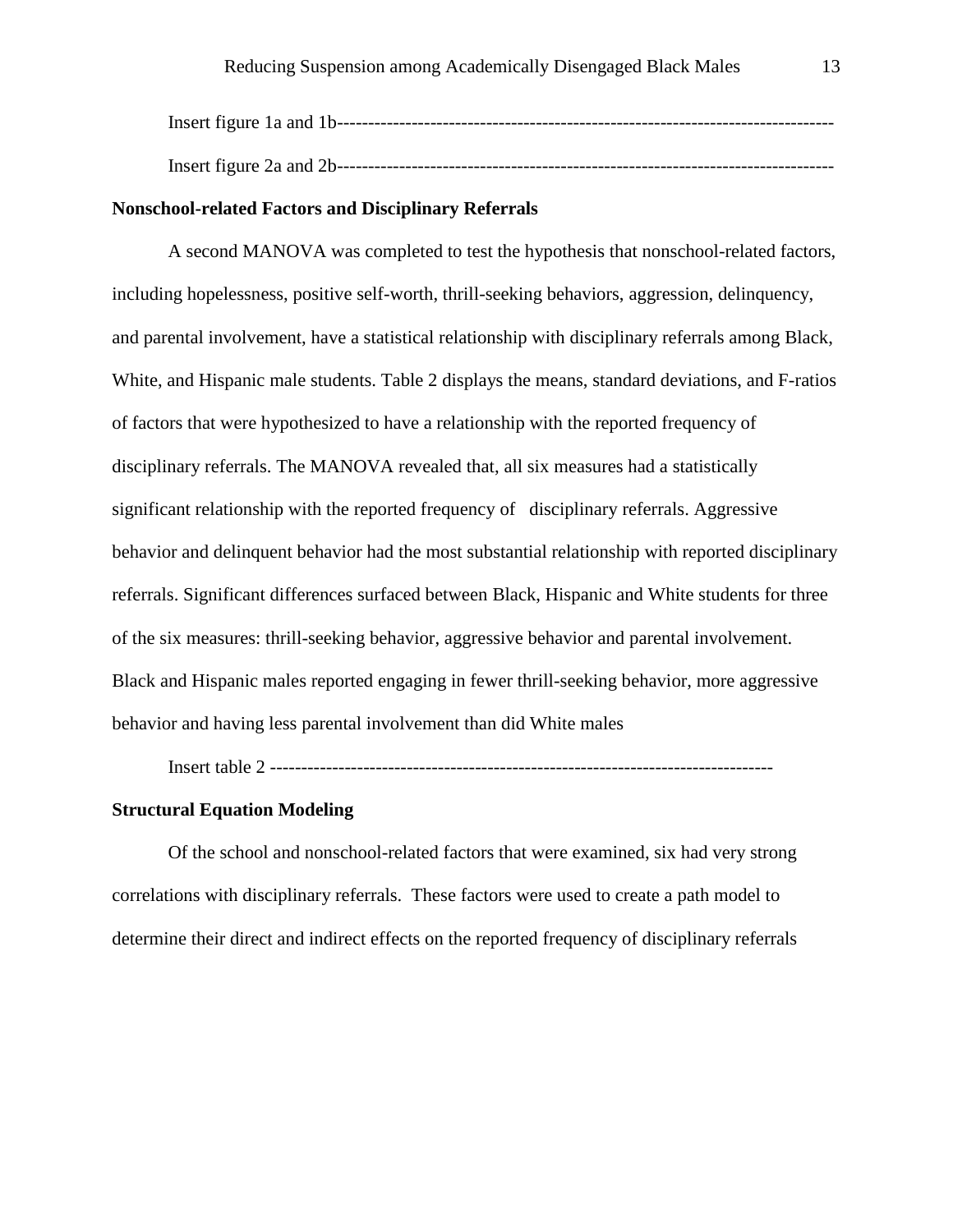received by male students. Figures 3, 4, and 5 display the path model tested for Black, White and Hispanic male students, respectively<sup>6</sup>.

| Insert figure $5$ ---- |  |
|------------------------|--|

*Invariance between races*. Given the large number of variables that had significant main effects for race when analyzing with MANOVA, race differences between the path models and coefficients were further examined through SEM. Upon analyzing the data, by calculating the goodness of fit for each group, no strong racial differences were revealed. For school related behaviors, disciplinary referrals exhibited the strongest direct and total negative effects on grades for all races. For nonschool-related behaviors, aggressive behaviors had the strongest total effects on disciplinary referrals for all races and academic disengagement had the strongest direct effect on disciplinary referrals for both Black and White males. However, for Black males, academic disengagement had a significant direct impact on truancy. The model demonstrates similarities and invariance in the path toward more school participation and higher levels of academic success for Black, White, and Hispanic male students.

Insert table 3---------------------------------------------------------------------------------

# **Discussion**

Consistent with the literature on racial disparities in suspension and disciplinary referrals (Day-Vines & Day-Hairston, 2005; Eitle & Eitle, 2004; Kaushal & Nepomnyaschy, 2009; Kirk, 2009), this study found stark racial differences in the reported number of suspensions between

<sup>&</sup>lt;sup>6</sup> The initial maximum likelihood test of the model resulted in a good overall fit,  $\chi^2(21) =$ 126.4,  $p < 0.01$ ,  $\gamma$ 2/df = 6.2, comparative fit index (CFI) = .95, root mean square error of approximation (RMSEA) = .05, and normed fit index (NFI) = .94.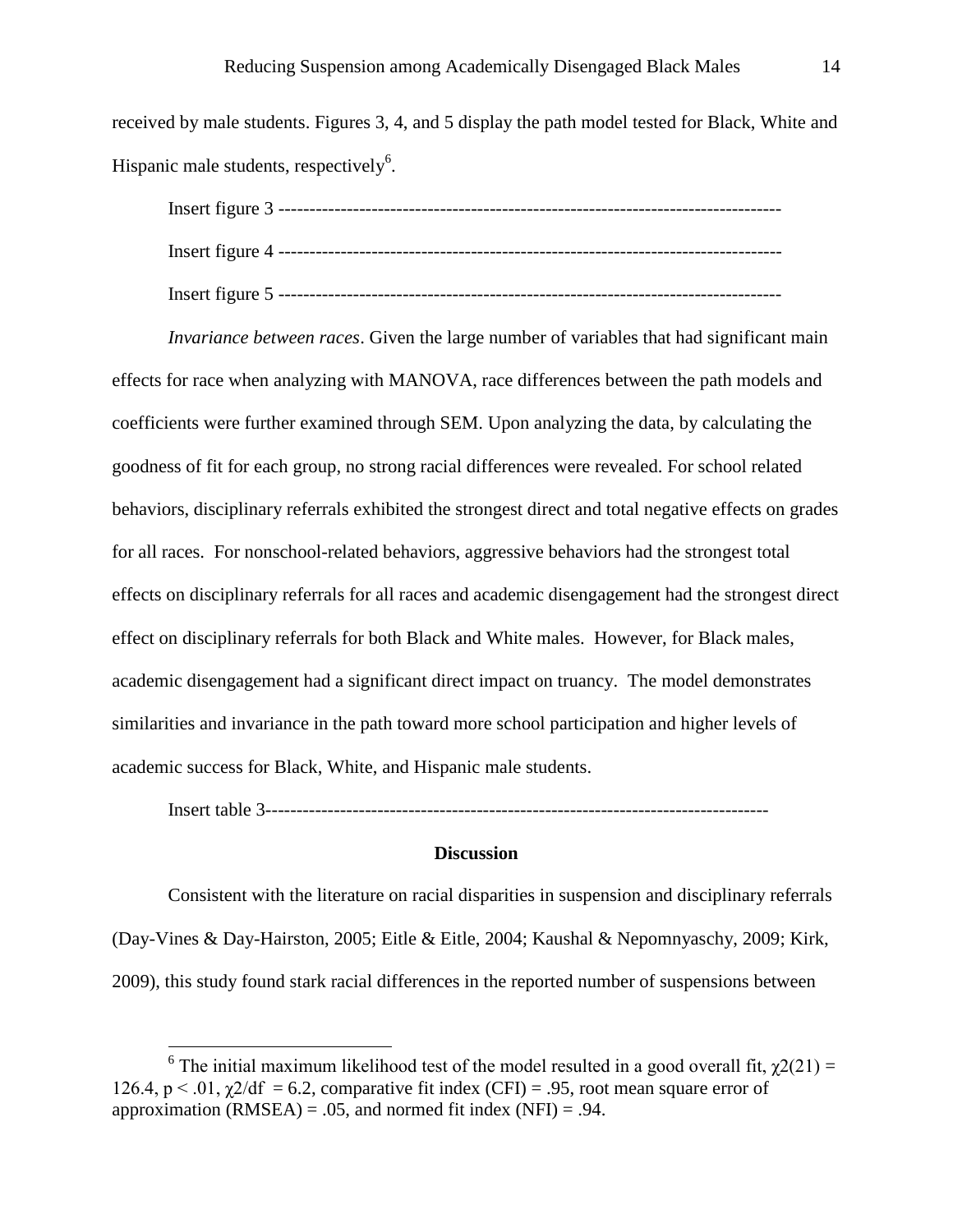Black, Hispanic, and White males. At fifty-nine percent, twice as many Black males reported being suspended or expelled as compared to White males. When examining differences by both genders and race, more males reported having been suspended or expelled than their female counterparts. However, far more Black females reported being suspended than did White males.

The associated school-related and nonschool factors examined were unsuccessful in fully accounting for the variance in reported suspensions or expulsions and disciplinary referrals across racial groups. The current literature suggests that racial disparities in suspensions and disciplinary referrals may be explained by the influence of associated school-related and nonschool-related factors such as cultural mismatches, a lack of cultural awareness among teachers (Day-Vines & Day-Hairston, 2005), and the racial composition of schools (Eitle & Eitle, 2004).

The existing literature suggests that several school-related factors and student characteristics are antecedents to school suspension and disciplinary referrals. In this study, Black and Hispanic males generally reported more positive attitudes toward school and were less likely to report seeking satisfaction from "thrill-seeking" behaviors, both of which had statistically significant relationships with fewer reported disciplinary referrals. However, Black and Hispanic males reportedly engaged in more aggressive behaviors, had lower grades, and exhibited higher levels of academic disengagement than did White males.

For each racial group, academic disengagement was a strong predictor of disciplinary referrals. However, for Black males, academic disengagement was also a strong predictor of truancy. No such relationship manifested for White males, indicating that Black males, and to a lesser extent Hispanic males, tend to abandon school in response to feeling academically disengaged. In this study, highly disengaged students reported frequently failing to complete or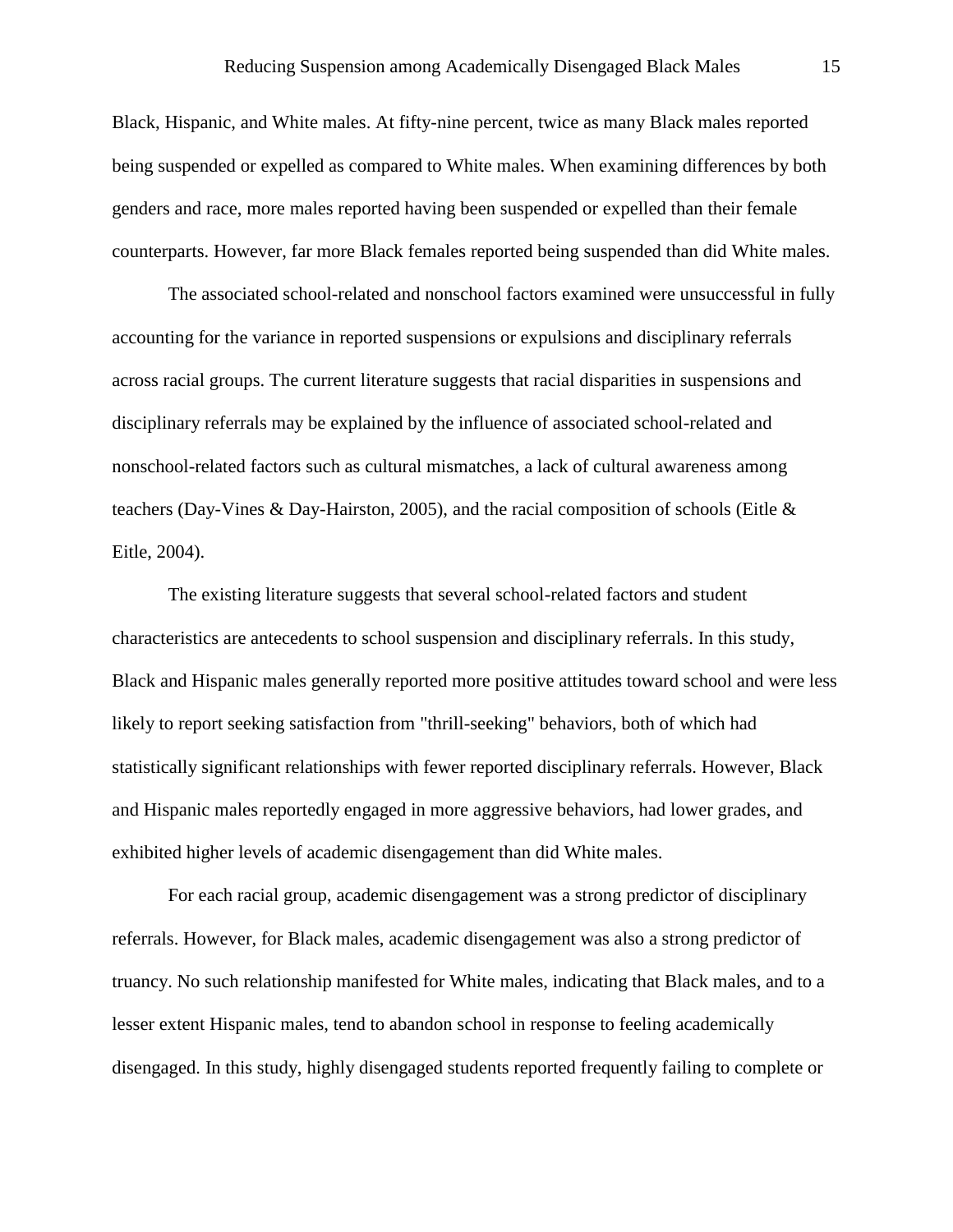turn in their assignments, not working up to their full potential, arriving to class late without an approved excuse, and finding schoolwork difficult to understand. The final model suggests that the direct effect of academic disengagement on truancy, and the subsequent direct effect of truancy on grades, accounted for a significant portion of racial differences in grades.

Overall, the purpose of this study was to determine whether strategies are possible to reduce the frequency of disciplinary referrals and subsequent suspension, particularly among students who are disproportionally subjected to these disciplinary measures. This study found evidence that disciplinary referrals are more associated with negative attitudes and dispositions about school than the use of drugs, alcohol and weapons at school. This implies that disciplinary referrals can be mitigated by improving the structure and culture of the school to promote more positive attitudes about learning, more resources to help students learn appropriate school and class etiquette, and providing extra assistance with schoolwork. Like previous studies, this study found an "attitude-achievement paradox" (Mickelson, 1990) among Black male students, whereby their positive attitudes about school did not translate to successful academic outcomes. These findings suggest that academic engagement is a possible mediator between attitudes and grades.

Although this study revealed racial differences in disciplinary referrals and suspensions, the racial differences revealed in examining the factors associated with more reported disciplinary referrals do not reasonably account for the significant differences in suspension rates among Black students. As previously stated, Black males tend to not report negative attitudes about school and do not report using drugs, alcohol and weapons while at school, yet they are subject to more suspensions than any other group examined. The high suspension rates of Black males paired with that of Black females suggest that school culture and climate might account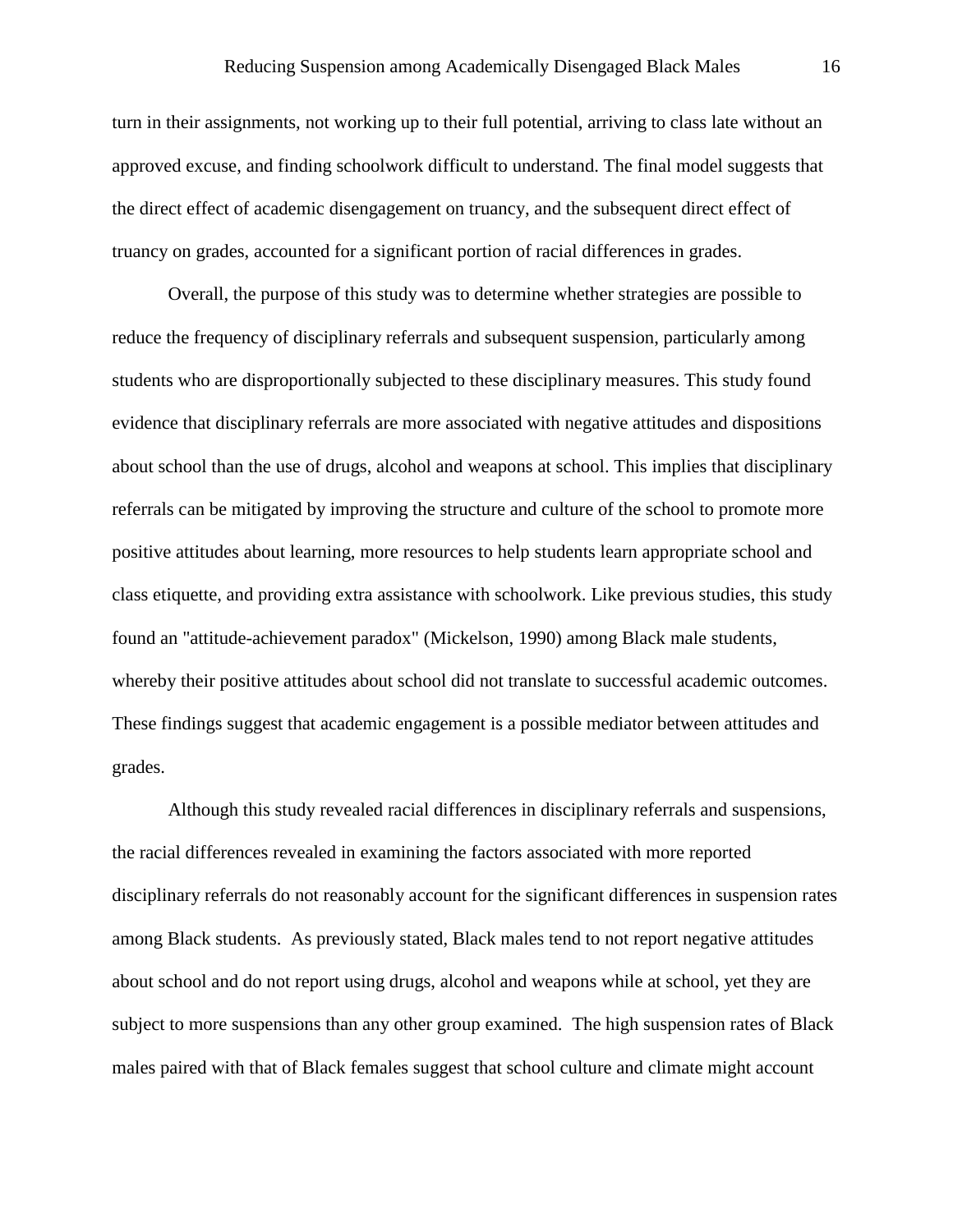for much of the racial differences in suspensions. This study found no direct effect of drug, alcohol and weapon use at school on disciplinary referrals for Black males, but a significant link for White males. Therefore, it is more likely that Black students are being subjected to harsher penalties for similar, or even less serious infractions than those committed by their White and Hispanic classmates.

Readers should consider several limitations within the context of the findings. First, since data were collected about socially desirable attributes and some delinquent behaviors, some participants may have used impression management during self-report procedures. Although all surveys were confidential, it is likely that some respondents may have embellished grades and other desirable attributes, and denied suspensions, criminal activity, and other negative attributes. In addition, the survey was lengthy and solicited information beyond this study's scope. The length may have created some fatigue and led to "Yea-Saying" or "Nay-Saying", whereby respondents tend to select only the positive or negative answers on the survey. Finally, readers should not infer causality when interpreting results of the MANOVAs as the statistical techniques can only speak of relationships between variables.

Collectively, the results of this study suggest that a number of school and nonschoolrelated factors have a significant impact on suspensions and disciplinary referrals. The most significant among them are aggressive behaviors and academic disengagement. However, in addition to individual factors, the findings also suggest a combination of variables that create a specific path that leads Black and Hispanic males to disproportionately receive school suspensions and disciplinary referrals. In the final model, delinquency and aggressive behaviors were found to precede academic disengagement and the use of drugs, alcohol, and weapons at school. Once Black and Hispanic males become disengaged and involved in school crime,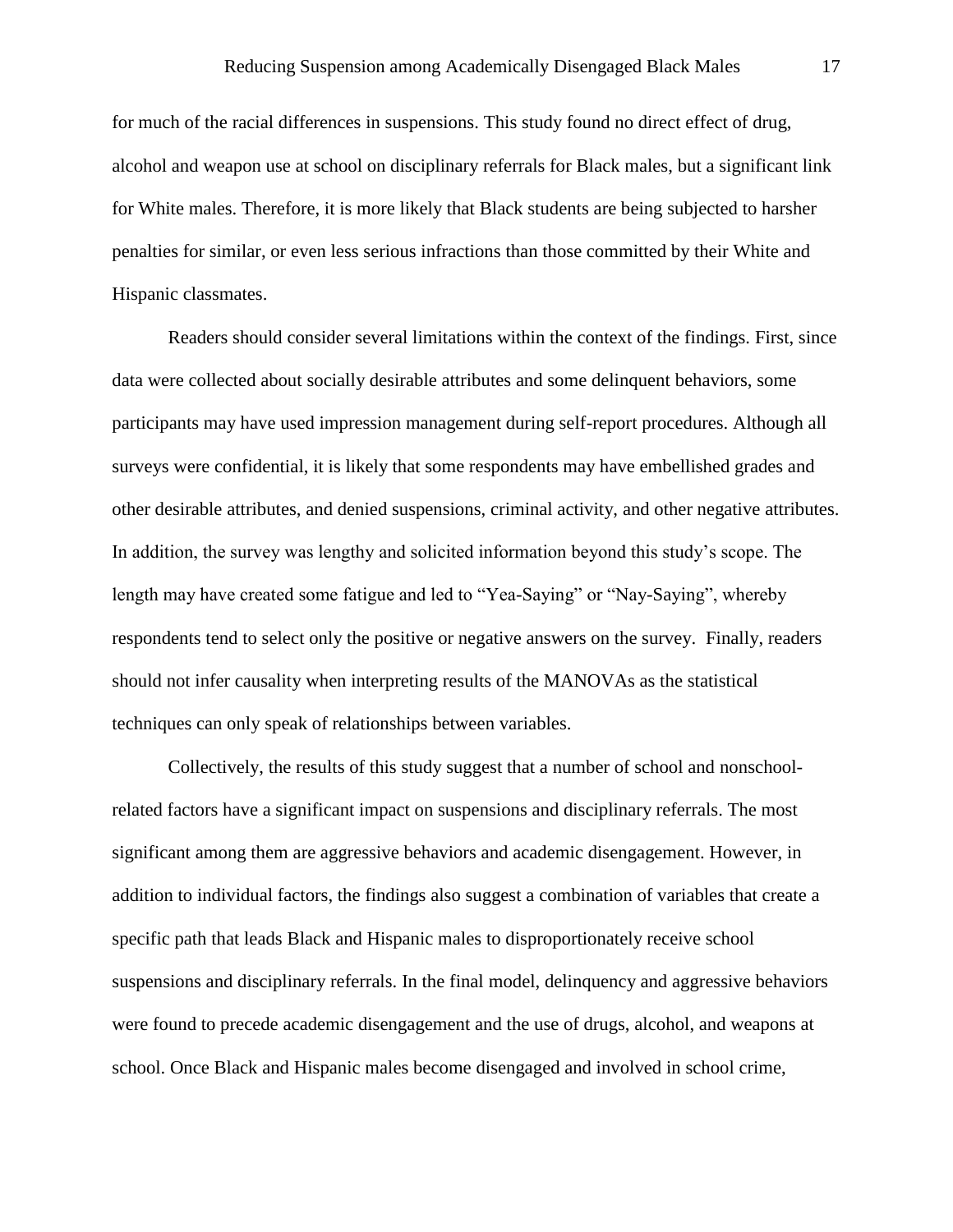disciplinary referrals and truancy followed, which negatively impacted their achievement outcomes as measured by school grades.

## **Implications for Policy and Practice**

- Educational policy should recognize the significant contribution of school engagement to school disciplinary outcomes by implementing strategies for improving student experiences and connections with school. This study found school engagement to be the strongest predictor of suspension and disciplinary referrals across racial groups, and disciplinary referrals were found to be associated most with negative attitudes and dispositions toward school. Implementing school-based programs that are designed to promote positive schooling experiences and school connectedness may promote higher levels of student engagement, which will in turn reduce suspensions and disciplinary referrals. In addition, strategies for improving school engagement and decreasing the number of disciplinary actions taken against males of color should seek to promote parental involvement, creation of a structured environment, school-wide discipline programs, and the cultivation of mutual respect between teachers and students.
- Policymakers should recognize the impact of disengagement on truancy and the subsequent impact of truancy on achievement outcomes such as school grades. While school disengagement was found to predict disciplinary referrals for all racial groups, Black males were the only group where disengagement was also found to predict truancy. This study supports implementing school-based truancy prevention programs that target disengaged students. The areas of engagement that are particularly important to address in these programs are related to increasing student effort and motivation to participate in the educational process by coming to class on time and completing assignments. Raising levels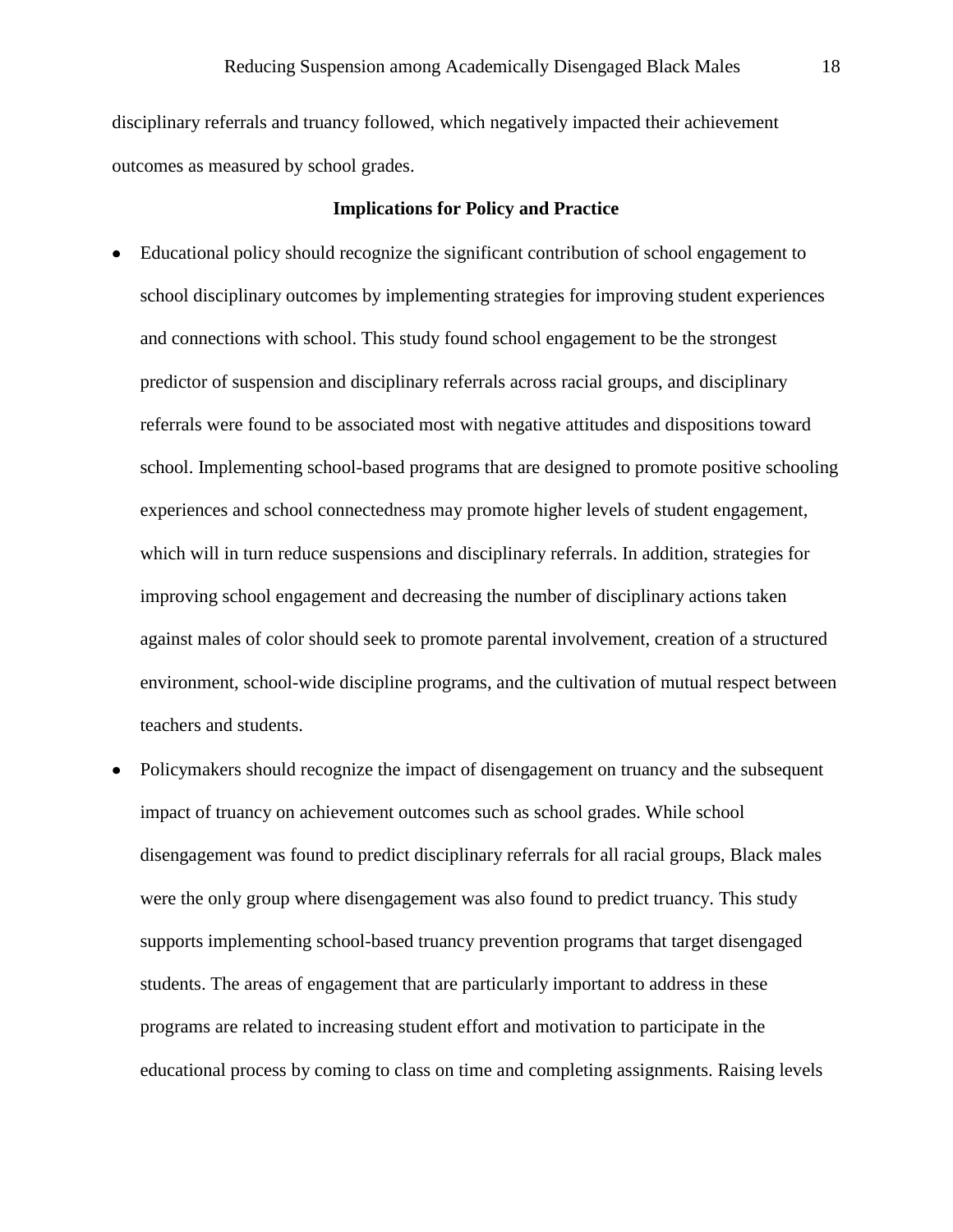of engagement can potentially prevent problems of truancy, which can in turn prevent low achievement outcomes. The findings of this study also suggest that in order to prevent truancy and low levels of academic achievement, schools, administrators, and policymakers must consider the underlying factors that contribute to school disengagement such as negative school culture and perceived unfairness in school disciplinary practices.

- Since Black males who are more likely to be suspended exhibit higher levels of hopelessness and lower positive self-worth, counseling and mental health services at the school to mitigate disciplinary referrals should be strengthened. Students often misbehave because of treatable mental health and adjustment problems, including depression, attention deficits, and acute stress and trauma reactions. Coping resources at the school, including counselors, social workers, and recreational therapists, can improve student behavior and reduce suspensions and disciplinary referrals.
- Educational policy is needed that emphasizes, addresses and corrects unfair applications of zero tolerance disciplinary policies, racial-biases in instruction, and racial inequities in enforcing school disciplinary measures. Stark racial differences were found in suspensions and disciplinary referrals among the racial groups in this study. Consistent with the findings of Morrison, Peterson, O'Farrell, & Redding (2004), policymakers should consider implementing systems of regular and consistent monitoring and analysis of disciplinary referrals to improve upon precision, accuracy, fairness, and equity in the application of disciplinary measures.
- Policies are needed to expand school- and community-based delinquency prevention programs that promote high academic achievement, positive attitudes toward school, prosocial skills, character building and school engagement. The results of this study suggest a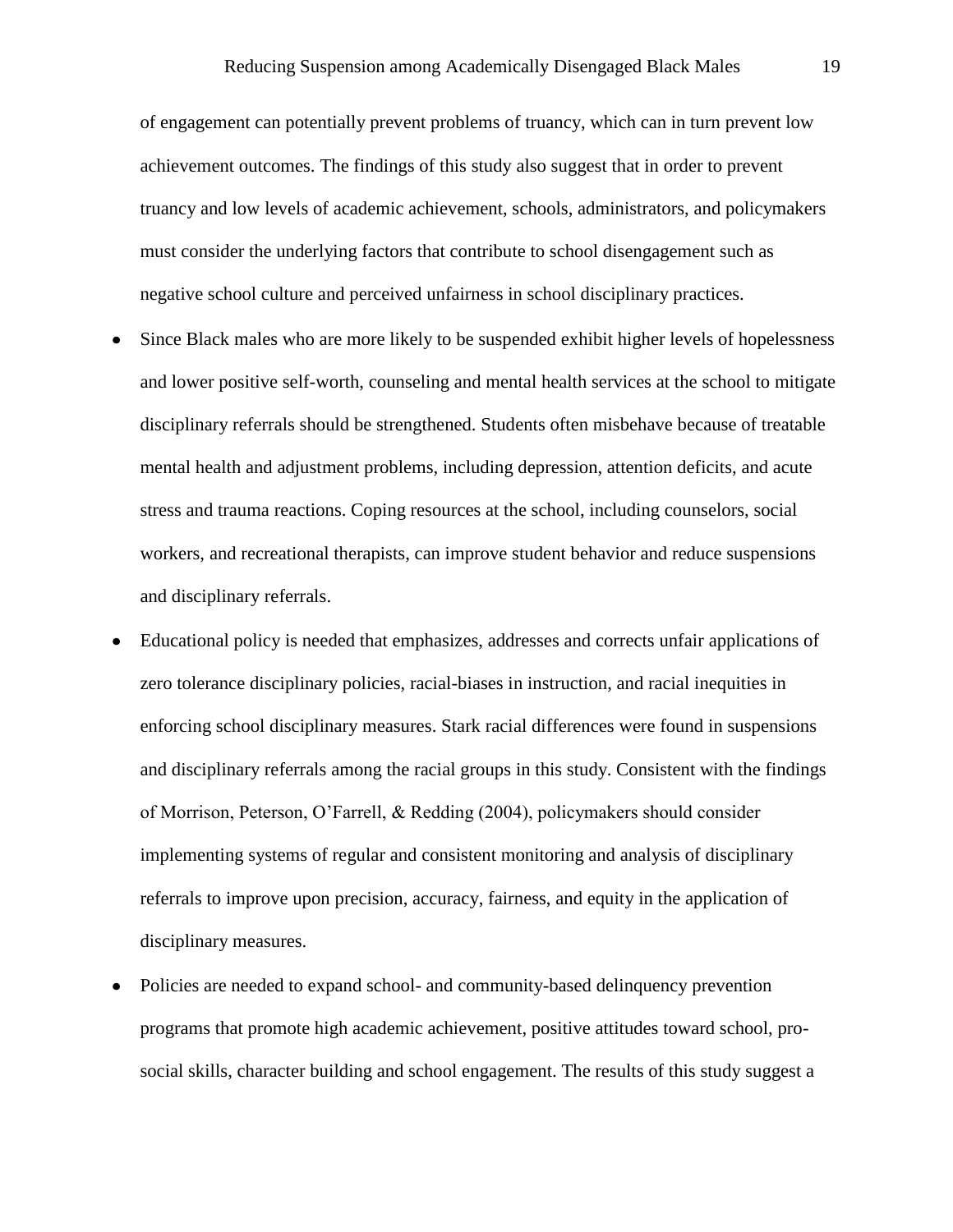significant relationship between delinquency, aggressive behaviors, and the frequency with which students received disciplinary referrals. In light of previous research findings related to the association between students with lower reading skills and school disciplinary referrals (McIntosh, Horner, Chard, Dickey, & Braun, 2008), it is also important to emphasize and promote reading achievement in these programs.

# **References**

Arcia, E. (2006). Achievement and enrollment status of suspended students: Outcomes in a large, multicultural school district. [Article]. *Education & Urban Society, 38*(3), 359-369. doi: 10.1177/0013124506286947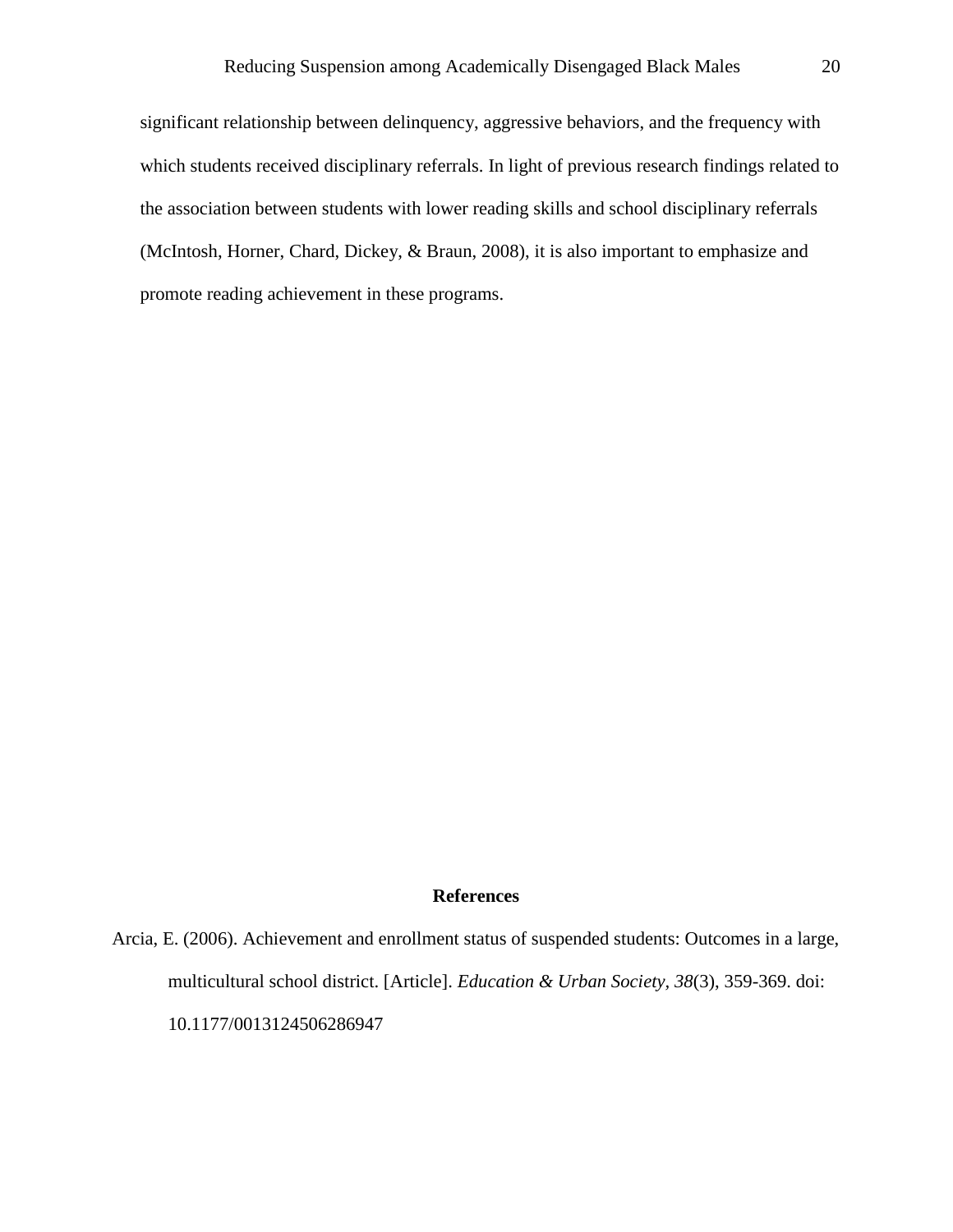- <span id="page-20-0"></span>Aronson, J. (2002). Stereotype threat: Contending and coping with unnerving expectations. In J. Aronson (Ed.), Improving academic achievement: Impact of psychological factors on education (pp. 279-301). San Diego, CA: Academic Press.
- Bohanon, H., Fenning, P., Carney, K. L., Minnis-Kim, M. J., Anderson-Harriss, S., Moroz, K. B., . . . Pigott, T. D. (2006). Schoolwide Application of Positive Behavior Support in an Urban High School. [Article]. *Journal of Positive Behavior Interventions, 8*(3), 131-145.
- Boykin, A. W. (1994). Afro cultural expression and its implications for schooling. In J. K. E. Hollins, & W. Hayman (Ed.), *Teaching diverse populations: Formulating a knowledge base* (pp. 243-257). Albany: State University of New York Press.
- Caldwell, L. D., Sewell, A. A., Parks, N., & Toldson, I. A. (2009). Guest Editorial: Before the Bell Rings: Implementing Coordinated School Health Models to Influence the Academic Achievement of African American Males. [Article]. *Journal of Negro Education, 78*(3), 204-215.
- Carpenter II, D. M., & Ramirez, A. (2007). More than one gap: Dropout rate gaps between and among Black, Hispanic, and White students. *Journal of Advanced Academics, 19*(1), 32- 64.
- Cartledge, G., Tam, K., Loe, S., Miranda, A., Lambert, M., Kea, C., & Simmons-Reed, E. (2001). Culturally and linguistically diverse students with behavioral disorders *Addressing the Diverse Needs of Children and Youth with Emotional/Behavioral Disorders--Programs that Work*. Reston, VA: Council for Children with Behavioral Disorders.
- Christle, C., Nelson, C. M., & Jolivette, K. (2004). School Characteristics Related to the Use of Suspension. [Article]. *Education & Treatment of Children, 27*(4), 509-526.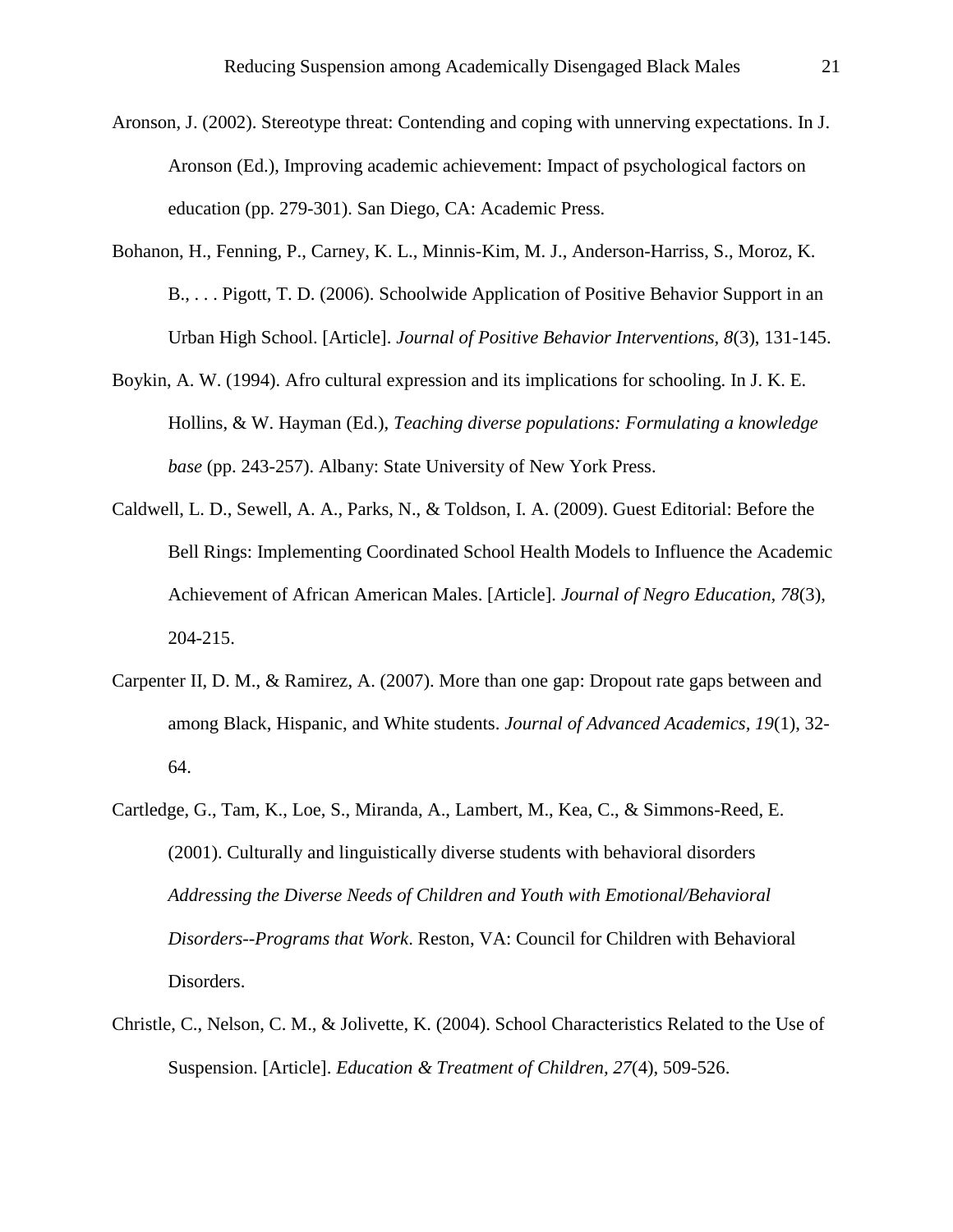- Cokley, K., McClain, S., Jones, M., & Johnson, S. (2012). A preliminary investigation of academic disidentification, racial identity, and academic achievement among African American adolescents *The High School Journal*: The University of North Carolina Press.
- Crosnoe, R. (2002). High school curriculum track and adolescent association with delinquent friends. *Journal of Adolescent Research, 17*, 144-168.
- Crosnoe, R., Johnson, M. K., & Elder, G. H. (2004). Intergenerational bonding in school: The behavioral and contextual correlates of student-teacher relationships. *Sociology of Education, 77*, 60-61.
- Day-Vines, N. L., & Day-Hairston, B. O. (2005). Culturally Congruent Strategies for Addressing the Behavioral Needs of Urban, African American Male Adolescents. [Article]. *Professional School Counseling, 8*(3), 236-243.
- Dupper, D. R. (1994). Reducing Out-of-School Suspensions: A Survey of Attitudes and Barriers. [Article]. *Social Work in Education, 16*(2), 115-123.
- Dupper, D. R., Theriot, M. T., & Craun, S. W. (2009). Reducing Out-of-School Suspensions: Practice Guidelines for School Social Workers. [Article]. *Children & Schools, 31*(1), 6- 14.
- Eitle, T. M., & Eitle, D. J. (2004). Inequality, segregation, and the overrepresentation of African Americans in school suspensions. [Article]. *Sociological Perspectives, 47*(3), 269-287.
- Furrer, C., & Skinner, E. A. (2003). Sense of relatedness as a factor in children's academic engagement and performance. *Journal of Educational Psychology, 95*, 148-162.
- Garibaldi, A. (1979). Affective contributions of cooperative and group goal structures. *Journal of Educational Psychology, 71*, 788-794.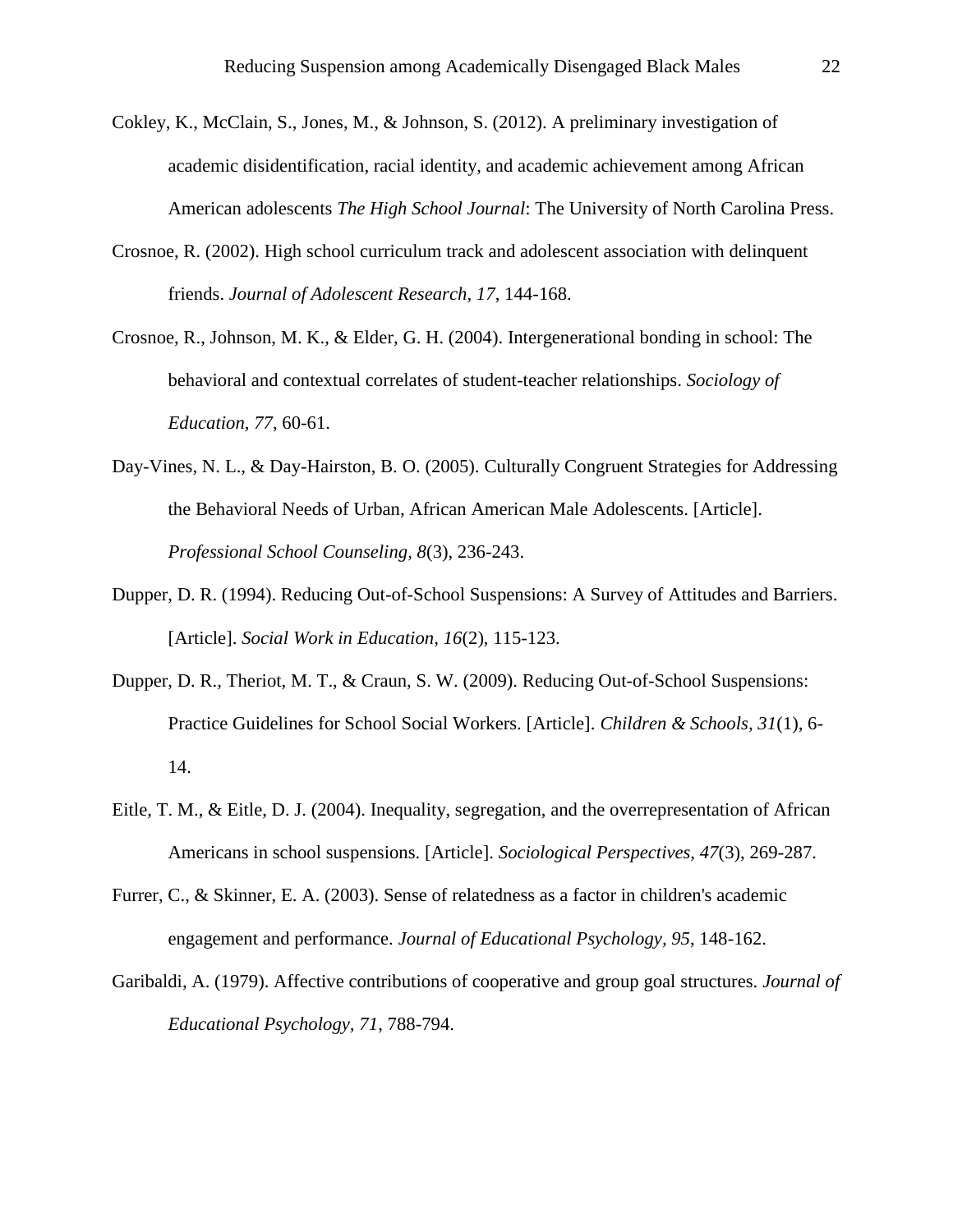- Gregory, A., & Thompson, A. R. (2010). African American high school students and variability in behavior across classrooms. [Article]. *Journal of Community Psychology, 38*(3), 386- 402.
- Gregory, A., & Weinstein, R. S. (2008). The discipline gap and African Americans: Defiance or cooperation in the high school classroom. [Article]. *Journal of School Psychology, 46*(4), 455-475. doi: 10.1016/j.jsp.2007.09.001
- Hinojosa, M. S. (2008). Black-white differences in school suspension: effect of student beliefs about teachers. [Article]. *Sociological Spectrum, 28*(2), 175-193. doi: 10.1080/02732170701796429
- Holt, L. J., Bry, B. H., & Johnson, V. L. (2008). Enhancing School Engagement in At-Risk, Urban Minority Adolescents Through a School-Based, Adult Mentoring Intervention. [Article]. *Child & Family Behavior Therapy, 30*(4), 297-318.
- Hurley, E. A., Boykin, A. W., & Allen, B. A. (2005). Communal versus Individual learning of a math-estimation task: African American children and the culture of learning contexts. *The Journal of Psychology, 139*(6), 513-527.
- Jimerson, S. R., Anderson, G. E., & Whipple, A. D. (2002). Winning the battle and losing the war: Examining the relation between grade retention and dropping out of high school. *Psychology in the Schools, 39*(4), 441.
- Johnston, L. D., Bachman, J. G., O'Malley, P. M., & Schulenberg, J. (2008). Monitoring the Future: A Continuing Study of American Youth (8th- and 10th-Grade Surveys), 2008. (25422). from Inter-university Consortium for Political and Social Research
- Kagan, S., Zahn, G., Widaman, K., Schwarzwald, J., & Tyrrell, G. (1985). Classroom structural bias: Impact of cooperative and competitive classroom structures on cooperative and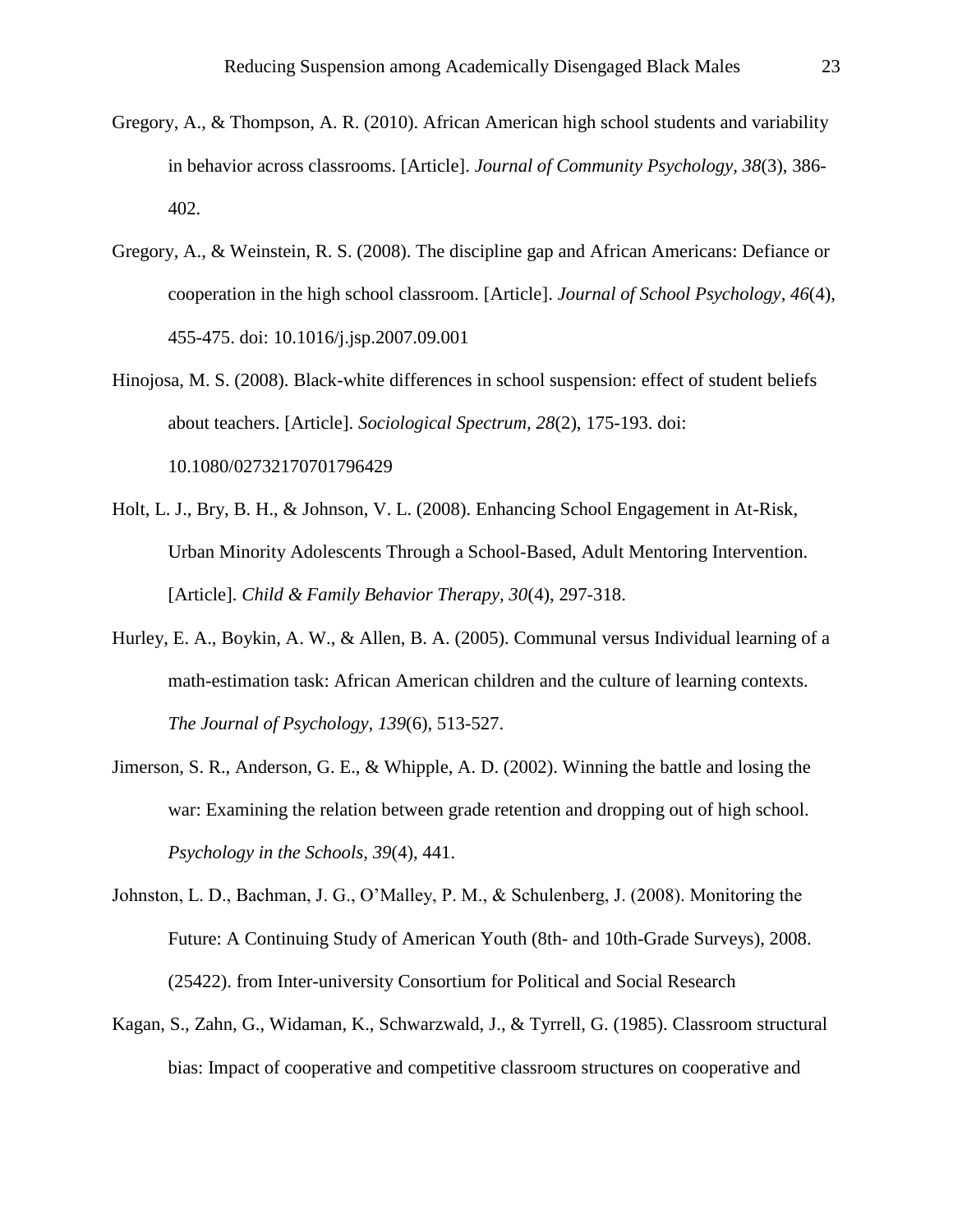competitive individuals and groups. In S. S. S. R.E. Slavin, S. Kagan, R.H. Larowitz, C. Webb, & R. Schmuck (Ed.), *Learning to cooperate: Cooperating to learn*. New York: Plenum.

- Kaplan, D. S., Peck, M., & Kaplan, H. B. (1997). Decomposing the academic failure-dropout relationship: A longitudinal analysis. *The Journal of Educational Research, 90*, 331-343.
- Kaushal, N., & Nepomnyaschy, L. (2009). Wealth, race/ethnicity, and children's educational outcomes. [Article]. *Children & Youth Services Review, 31*(9), 963-971. doi: 10.1016/j.childyouth.2009.04.012
- Kesner, J. (2000). Teacher characteristics and the quality of the child-teacher relationship. *Jounal of School Psychology, 28*(2), 133-149.
- Kirk, D. S. (2009). Unraveling the contextual effects on student suspension and juvenile arrest: the independent and interdependent influences of school, neighborhood, and family social controls. [Article]. *Criminology, 47*(2), 479-520. doi: 10.1111/j.1745-9125.2009.00147.x
- Krezmien, M. P., Leone, P. E., & Achilles, G. M. (2006). Suspension, Race, and Disability: Analysis of Statewide Practices and Reporting. [Article]. *Journal of Emotional & Behavioral Disorders, 14*(4), 217-226.
- Lassen, S. R., Steele, M. M., & Sailor, W. (2006). The relationship of school-wide Positive Behavior Support to academic achievement in an urban middle school. [Article]. *Psychology in the Schools, 43*(6), 701-712. doi: 10.1002/pits.20177
- Losen, D. J., Gillespie, J., & Orfield, G. (2012). Opportunities Suspended: The Disparate Impact of Disciplinary Exclusion from School Los Angeles, CA: Center for Civil Rights Remedies at the Civil Right Project.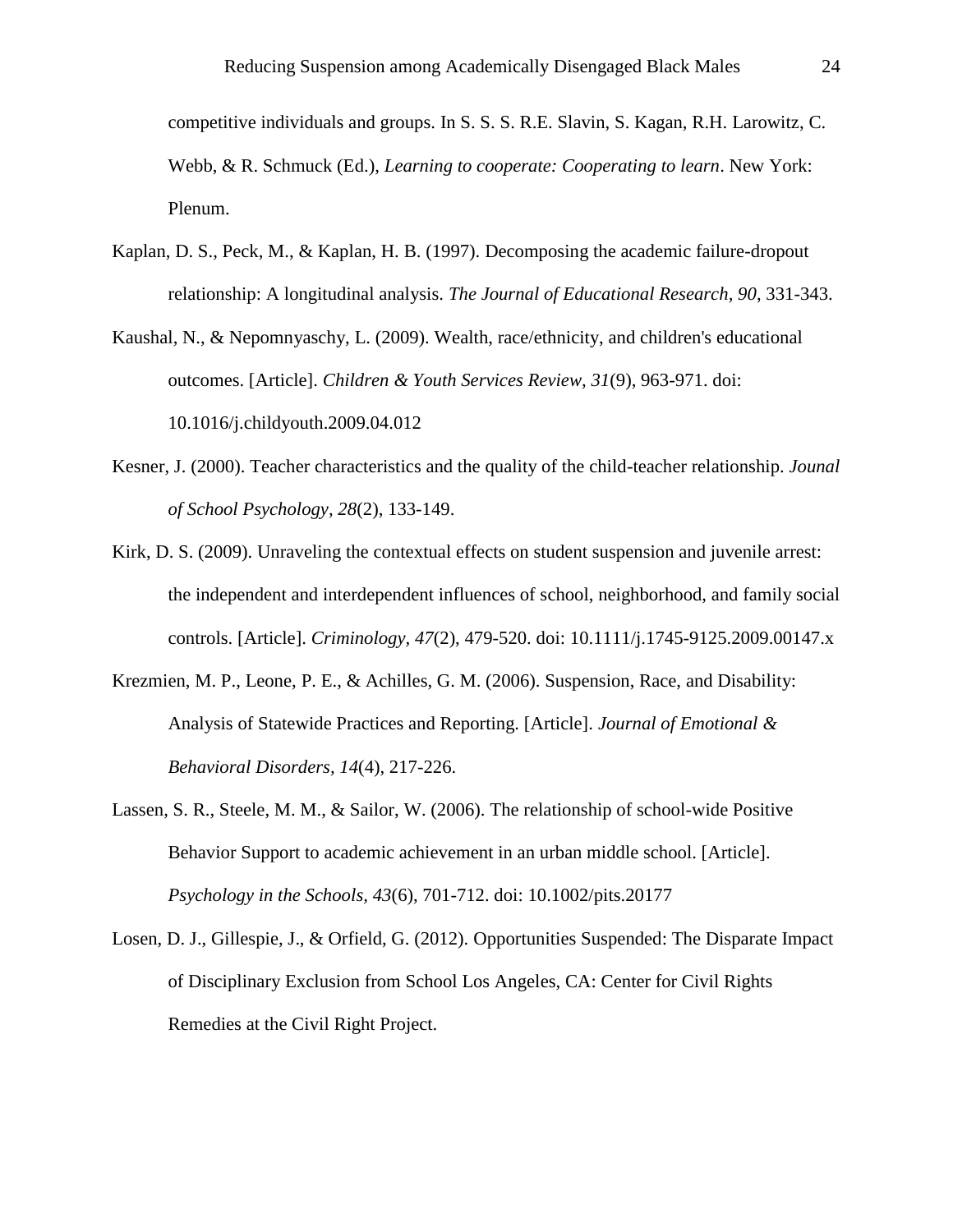Luiselli, J. K., Putnam, R. F., Handler, M. W., & Feinberg, A. B. (2005). Whole-school positive behaviour support: effects on student discipline problems and academic performance. [Article]. *Educational Psychology, 25*(2/3), 183-198. doi: 10.1080/0144341042000301265

- McConville, D. W., & Cornell, D. G. (2003). Aggressive Attitudes Predict Aggressive Behavior in Middle School Students. [Article]. *Journal of Emotional & Behavioral Disorders, 11*(3), 179.
- McIntosh, K., Horner, R. H., Chard, D. J., Dickey, C. R., & Braun, D. H. (2008). Reading Skills and Function of Problem Behavior in Typical School Settings. [Article]. *Journal of Special Education, 42*(3), 131-147.
- Mendez, L. M. R. (2003). Predictors of suspension and negative school outcomes: A longitudinal investigation. [Article]. *New Directions for Youth Development, 2003*(99), 17-33.
- Mickelson, R. A. (1990). The Attitude-Achievement Paradox Among Black Adolescents. *Sociology of Education, 63*(1), 44-61.
- Morrison, G. M., Anthony, S., Storino, M., & Dillon, C. (2001). An examination of the disciplinary histories and the individual and educational characteristics of students who participate in an in-school suspension program. *Education and Treatment of Children, 24*, 276-293.
- Morrison, G. M., Peterson, R., O'Farrell, S., & Redding, M. (2004). Using Office Referral Records in School Violence Research: Possibilities and Limitations. [Article]. *Journal of School Violence, 3*(2/3), 39-61. doi: 10.1300/J202v03n02\_04
- Mukuria, G. (2002). Disciplinary Challenges: How Do Principals Address This Dilemma? [Article]. *Urban Education, 37*(3), 432.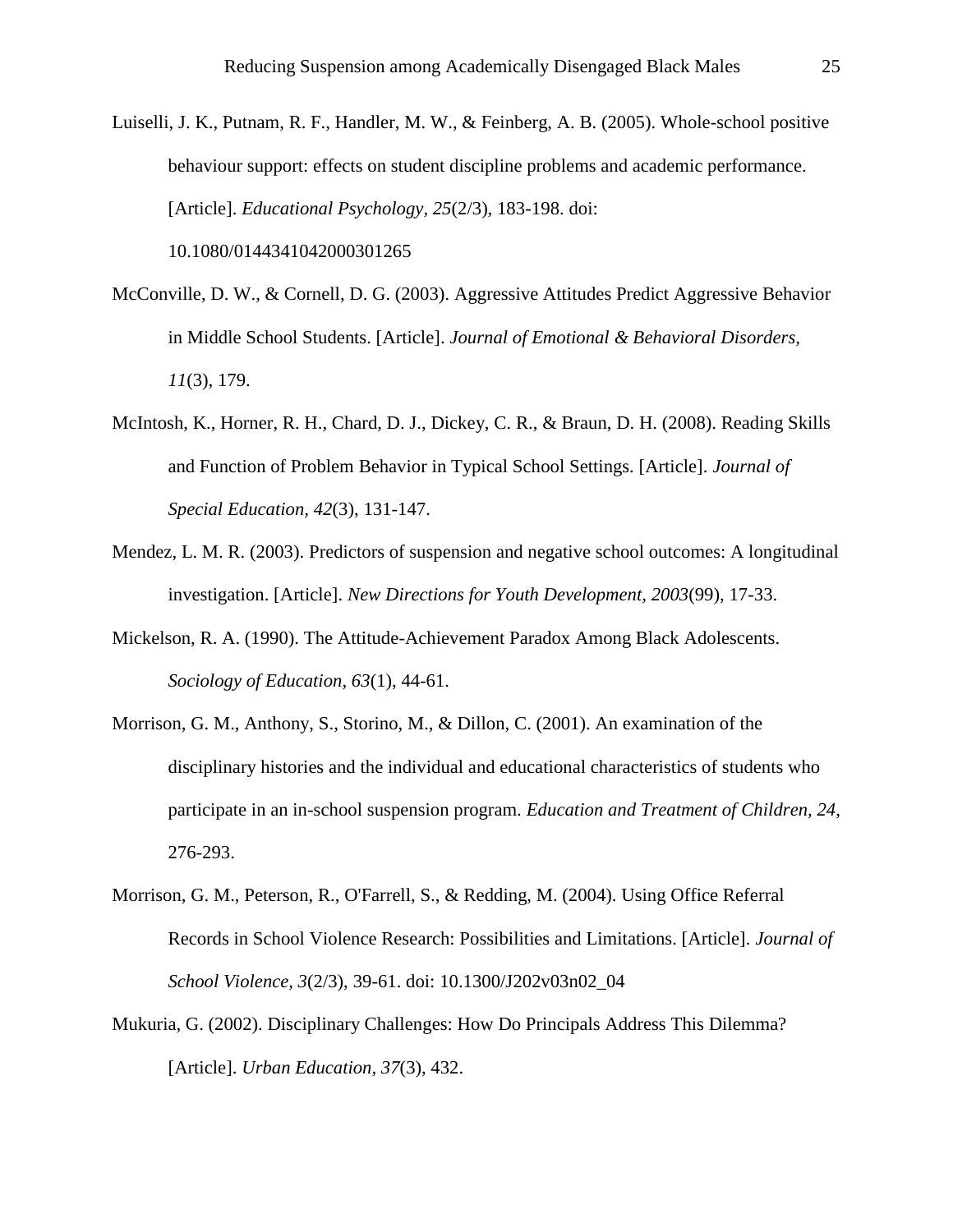- Nelson, J. A. P., Young, B. J., Young, E. L., & Cox, G. (2010). Using Teacher-Written Praise Notes to Promote a Positive Environment in a Middle School. [Article]. *Preventing School Failure, 54*(2), 119-125.
- Newmann, F. M. (1981). Reducing student alienation in high schools: Implications of theory. *Harvard Educational Review, 51*, 546-564.
- Osborne, J. W. (1999). Unraveling underachievement among African American boys from an identification with academics perspective. *Journal of Negro Education, 68*, 555-565.
- Pas, E. T., Bradshaw, C. P., Hershfeldt, P. A., & Leaf, P. J. (2010). A Multilevel Exploration of the Influence of Teacher Efficacy and Burnout on Response to Student Problem Behavior and School-Based Service Use. [Article]. *School Psychology Quarterly, 25*(1), 13-27. doi: 10.1037/a0018576
- Qin, Z., Johnson, D., & Johnson, R. (1995). Cooperative versus competitive efforts and problem solving. *Review of Educational Research, 65*(2), 129-143.
- Reyes, M. R., Brackett, M. A., Rivers, S. E., White, M., & Salovey, P. (2012). Classroom emotional climate, student engagement, and academic achievement. *Jounal of Educational Psychology, 104*(3), 700-712.
- Shaw, S. R., & Braden, J. P. (1990). Race and gender bias in the administration of corporal punishment. *School Psychology Review, 19*(3), 378-383.
- Skiba, R., & Peterson, R. (1999). The Dark Side of Zero Tolerance. [Article]. *Phi Delta Kappan, 80*(5), 372.
- Skinner, E. A., & Belmont, M. J. (1993). Motivation in the classroom: Reciprocal effects of teacher behavior and student engagement across the school year. *jounal of Educational Psychology, 85*(4), 571-581.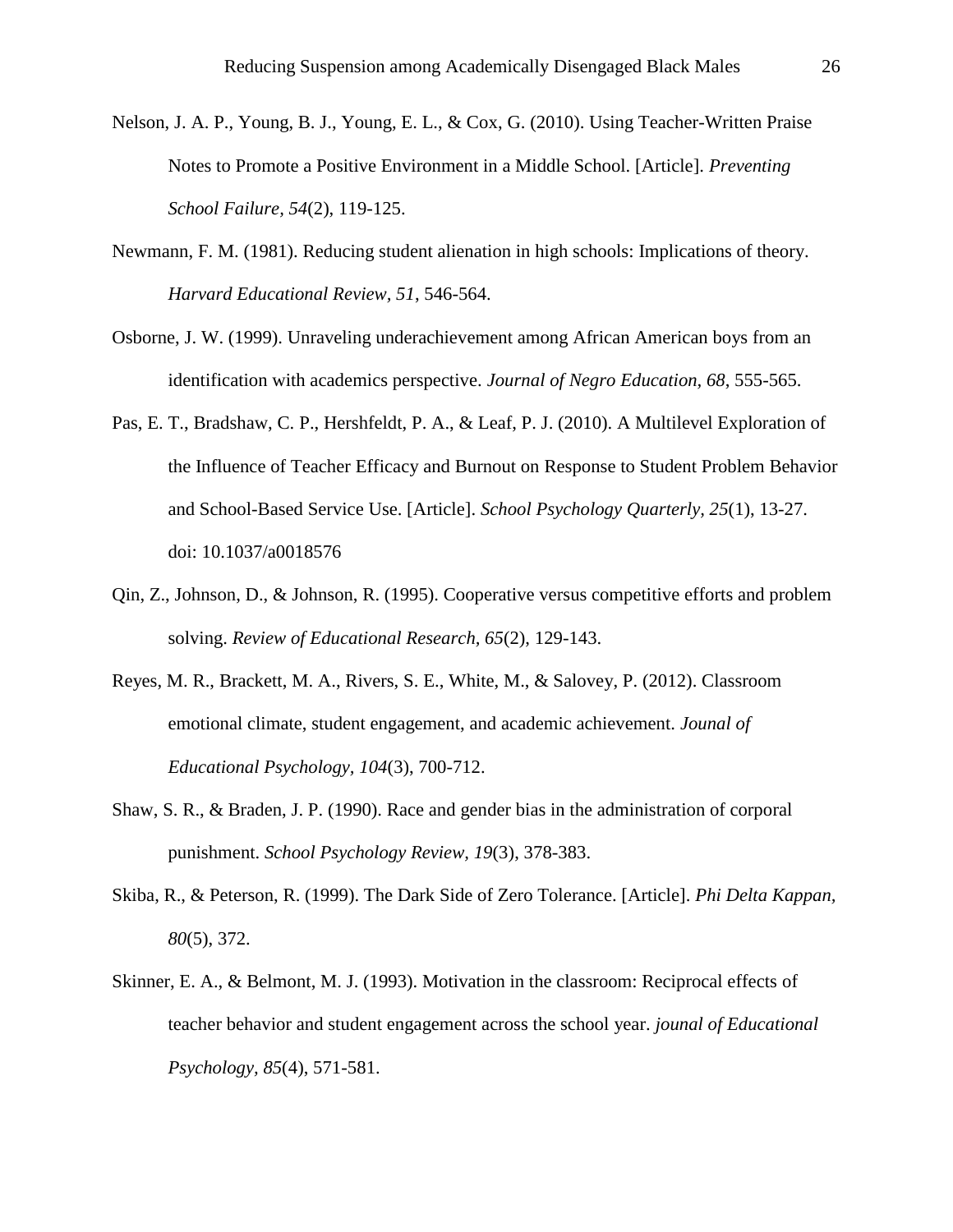- Slavin, R. E., Hurley, E. A., & Chamberlain, A. M. (2001). Cooperative learning and achievement: Theory, research and future directions. In F. E. Weinert (Ed.), *International Encyclopedia of the Social and Behavioral Sciences*. Oxford, England: Elsevier Science.
- Smalls, C. (2009). African American adolescent engagement in the classroom and beyond; The roles of mother's racial socialization and democratic-involved parenting. *Jounal of Youth and Adolescence, 38*, 204-213.
- Stearns, E., Moller, S., Potochnick, S., & Blau, J. (2007). Staying back and dropping out: The relationship between grade retention and school dropout. *Youth & Society, 38*(1), 29-57.
- Sugai, G., Sprague, J. R., Horner, R. H., & Walker, H. M. (2000). Preventing School Violence: The Use of Office Discipline Referrals to Assess and Monitor School-Wide Discipline Interventions. [Article]. *Journal of Emotional & Behavioral Disorders, 8*(2), 94.
- Thompson, A. M., & Webber, K. C. (2010). Realigning Student and Teacher Perceptions of School Rules: A Behavior Management Strategy for Students with Challenging Behaviors. [Article]. *Children & Schools, 32*(2), 71-79.
- Tyler-wood, T., Cereijo, M. V. P., & Pemberton, J. B. (2004). Comparison of Discipline Referrals for Students With Emotional/ Behavioral Disorders Under Differing Instructional Arrangements. [Article]. *Preventing School Failure, 48*(4), 30-33.
- Vavrus, F., & Cole, K. (2002). "I Didn't Do Nothin'": The Discursive Construction of School Suspension. [Article]. *Urban Review, 34*(2), 87.
- Wright, J. A., & Dusek, J. B. (1998). Compiling school base-rates for disruptive behavior from student disciplinary referral data. [Article]. *School Psychology Review, 27*(1), 138.
- Wyman, P. A., Cross, W., Brown, C. H., Qin, Y., Xin, T., & Eberly, S. (2010). Intervention to Strengthen Emotional Self-Regulation in Children with Emerging Mental Health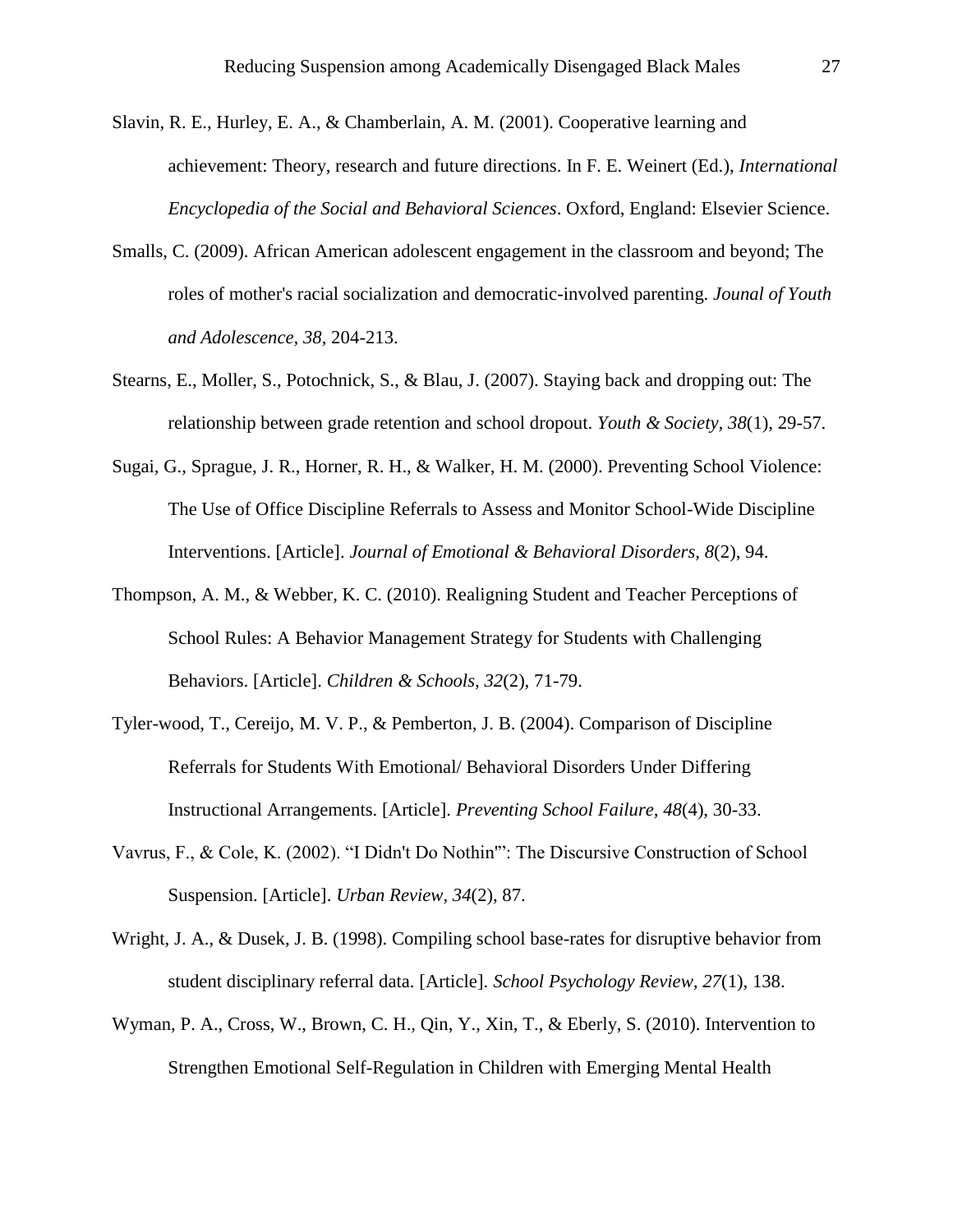Problems: Proximal Impact on School Behavior. [Article]. *Journal of Abnormal Child Psychology, 38*(5), 707-720. doi: 10.1007/s10802-010-9398-x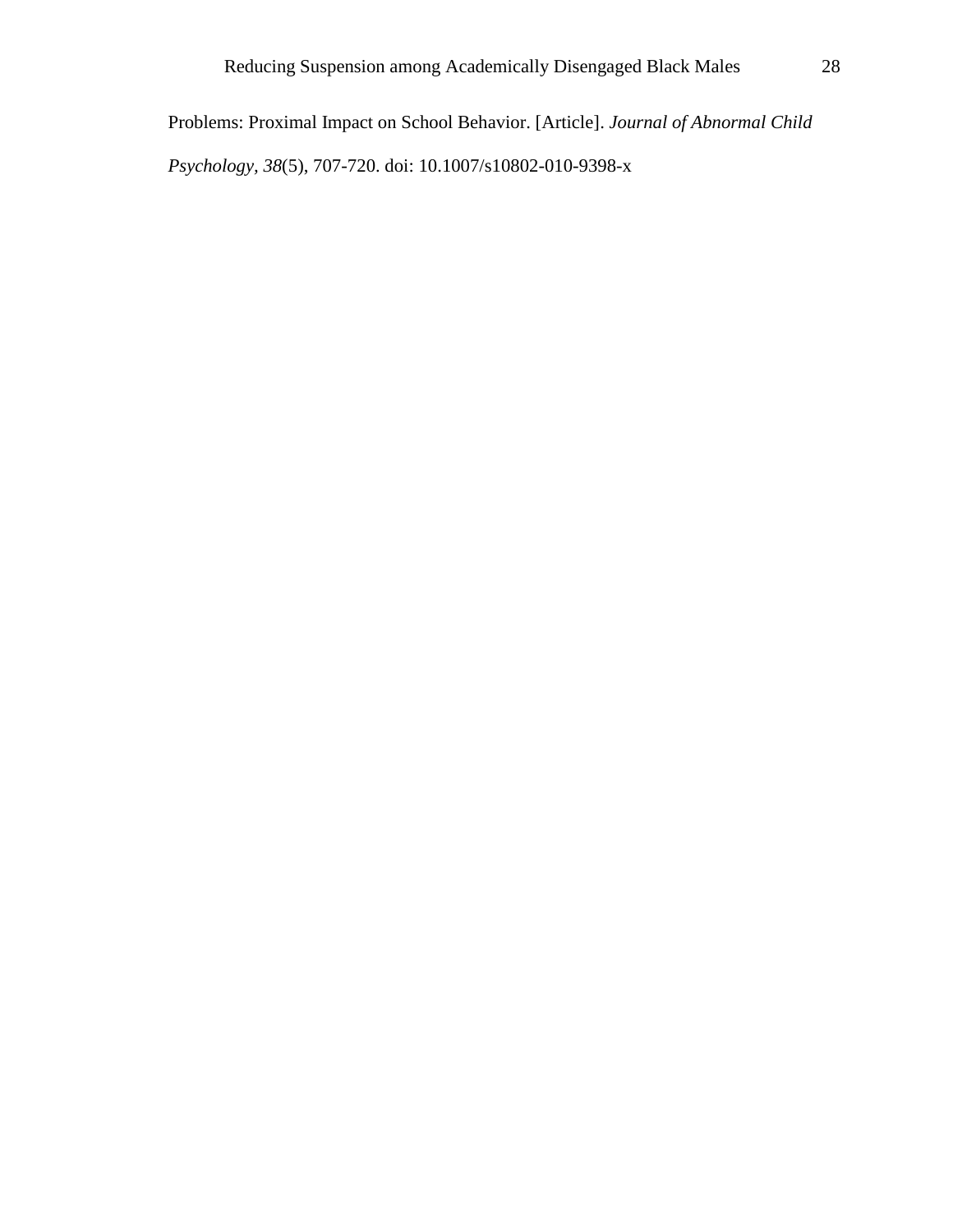# **Appendix I: Detailed description of methodology**

The authors provide background information about the data analyzed from the *Monitoring the Future* study.

## **Participants**

The study will include 4,164 Black, white, and Hispanic males (Black male  $N = 703$ ) who completed *Monitoring the Future: A Continuing Study of American Youth* (Johnston et al., 2008). The original study used three stages. In Stage 1, researchers selected particular geographic areas; in Stage 2 they selected one or more schools in each area; and in Stage 3, they selected students within each school. The geographic areas used in this study are the primary sampling units (PSUs) developed by the researchers for nationwide interview studies. Selections of schools were made to ensure that the probability of drawing a school was proportionate to the size of its eighth or tenth grade class. Within each school, about 350 students were included in the data collection.

## **Procedure**

This study used secondary data analysis from University of Michigan's Institute for Social Research that used nationally representative samples of eighth and tenth graders in public and private schools in a multistage research design. In Stage 1, researchers selected particular geographic areas; in Stage 2 they selected one or more schools in each area; and in Stage 3, they selected students within each school. The geographic areas used in this study are the primary sampling units (PSUs) developed by the researchers for nationwide interview studies. Selections of schools were made to ensure that the probability of drawing a school was proportionate to the size of its eighth or tenth grade class. Within each school, about 350 students were included in the data collection.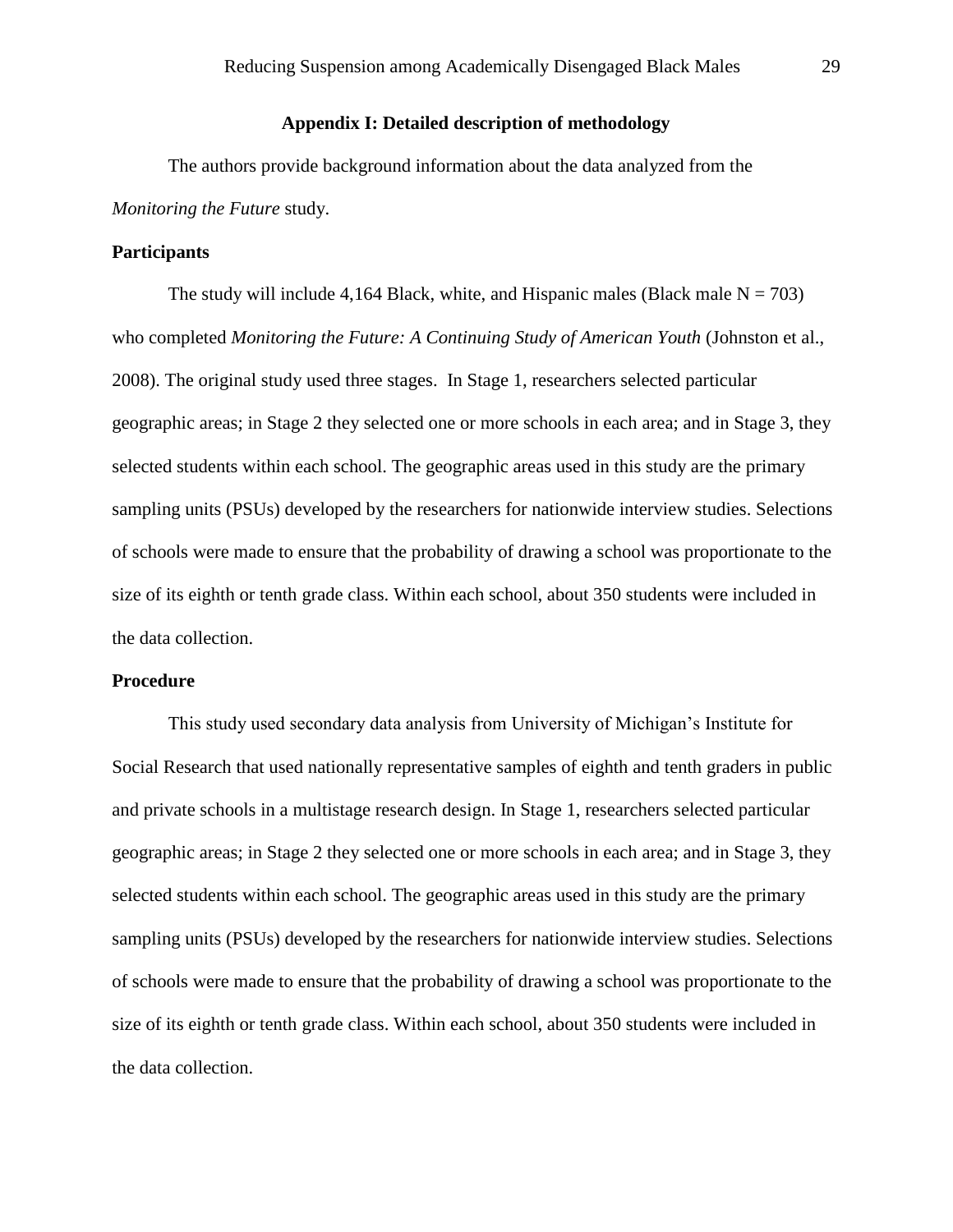Trained local research representatives administered questionnaires in each school, following standardized procedures detailed in a project instruction manual. The questionnaires were administered in classrooms during normal class periods. Students were given a descriptive flyer stressing confidentiality, and apprised of the voluntary nature of the study at the start of the questionnaire administration. Each participating student was instructed to read a confidentiality statement that read: "If there is any question you or your parents would find objectionable for any reason, just leave it blank." In order to protect the confidentiality of responses and the identity of respondents, a number of alterations were made in the original dataset to prepare it for public release, including describing the respondents' general environment without identifying school or state, and omitting the respondents' birthdays and other specific identifiers.

### **Contributing factors**

Select interval items (listed in categories below) from the *Monitoring the Future* questionnaire were used to measure school and nonschool-related factors with a hypothesized relationship with disciplinary referrals. To reduce data, Likert scale items from the survey questionnaire were clustered with principle component analysis (PCA). Factor structure was explored with varimax rotation and Kaiser Normalization. Ten factors were accepted based on their eigenvalues that exceeded 1, and the logical arrangement of items. The ten-factor solution explained 61.9 percent of the total variance. With the exception of "grades" and "truancy," which were measured with single items, all of the factors below were derived through PCA.

*Grades*. *Monitoring the Future* recorded grades with responses to the question, "Which one of the following best describes your average grade in this school year?" Respondents selected one of the following options: (1) "an  $A<sup>+</sup>$ , A or A-minus average"; (2) "a  $B<sup>+</sup>$ , B or Bminus average"; (3) "a  $C+$ , C or C-minus average"; or (4) "a D or less than a D average".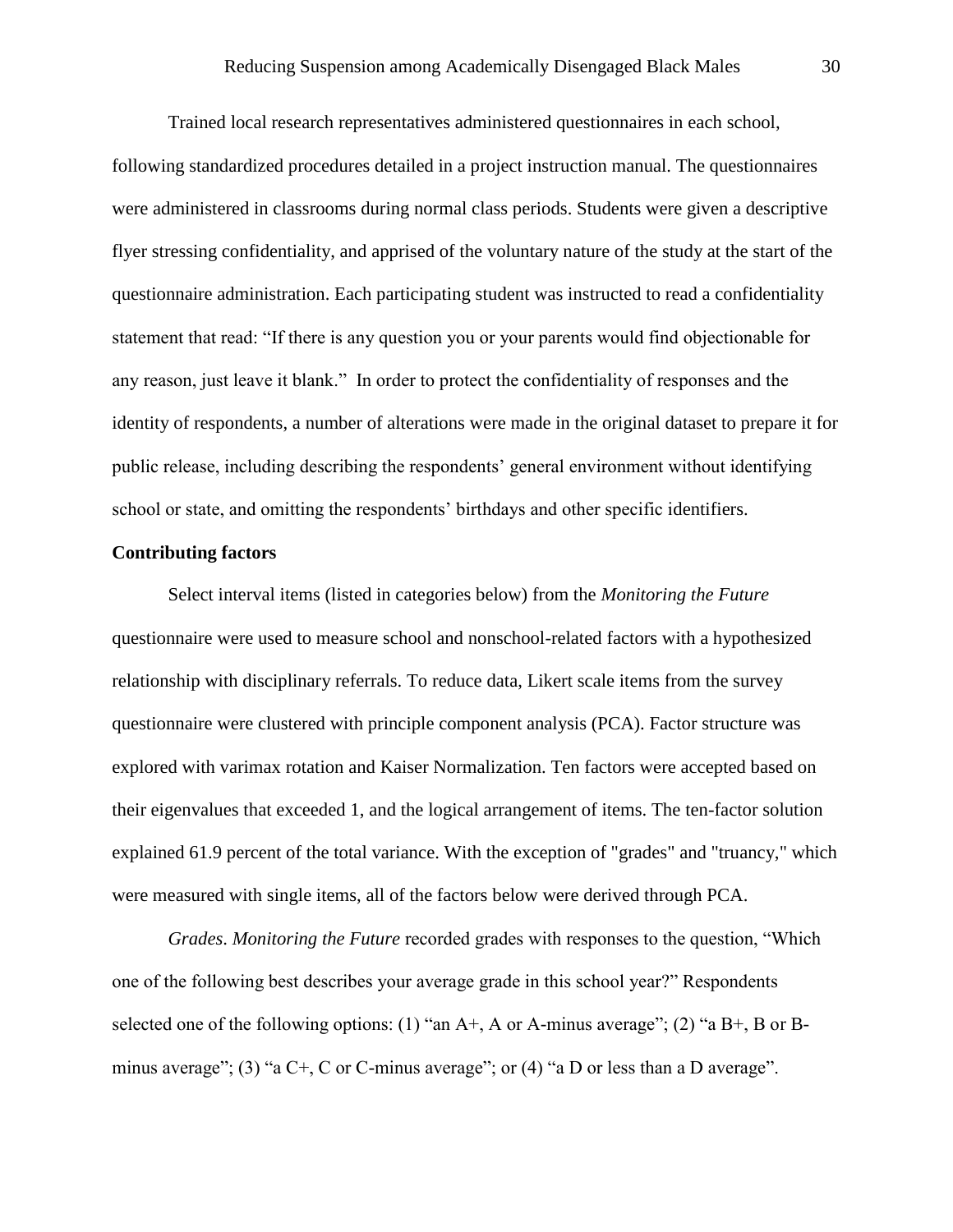*Academic Disengagement*. Participants rated the frequency in which they exhibited behaviors that indicated that they were disobedient and insubordinate at school. The following items, with corresponding factor loadings, were derived from PCA: "Now thinking back over the past year in school, how often did you (1) fail to complete or turn in your assignments? "(.73); "(2) try to do your best work in school?"  $(-.60)$ ; "(3) feel that the school work was too hard to understand?" (.46); and "(4) during an average school week, about how many times do you come to class late (after class has begun) without an approved excuse?" (.59). The range for the sum of the items was 4, indicating the respondent was fully engaged in the school process, and 20, indicating the student "almost always" disengaged from school.

*Drugs, alcohol and weapons use in school*. Participants rated the frequency in which they engaged in drug, alcohol, and weapons use at school. The following items, with corresponding factor loadings, were derived from PCA: "During the last four weeks, on how many days (if any) were you (1) under the influence of marijuana or some other illegal drug while you were at school?"  $(.74)$ ; " $(2)$  under the influence of alcohol while you were at school?"  $(.73)$ ; " $(3)$ smoking cigarettes or using chewing tobacco while you were at school?" (.73); and "(4) carrying a weapon such as a gun, knife, or club to school?" (.56). The response choice for each item was: 1="none," 2="one day," 3="two days," 4="3-5 days," 5="6-9 days," and 6="10 or more days." The range for the sum of the items was 4, indicating the respondent did not engage in any of the behaviors during the past four weeks, and 24, indicating that for 10 or more days, the respondent engaged in all behaviors.

*Attitudes/feelings toward school*. Students rated the frequency in which they had positive feelings about school over the previous year. The following items, with corresponding factor loadings, were derived from PCA: "Now thinking back over the past year in school, how often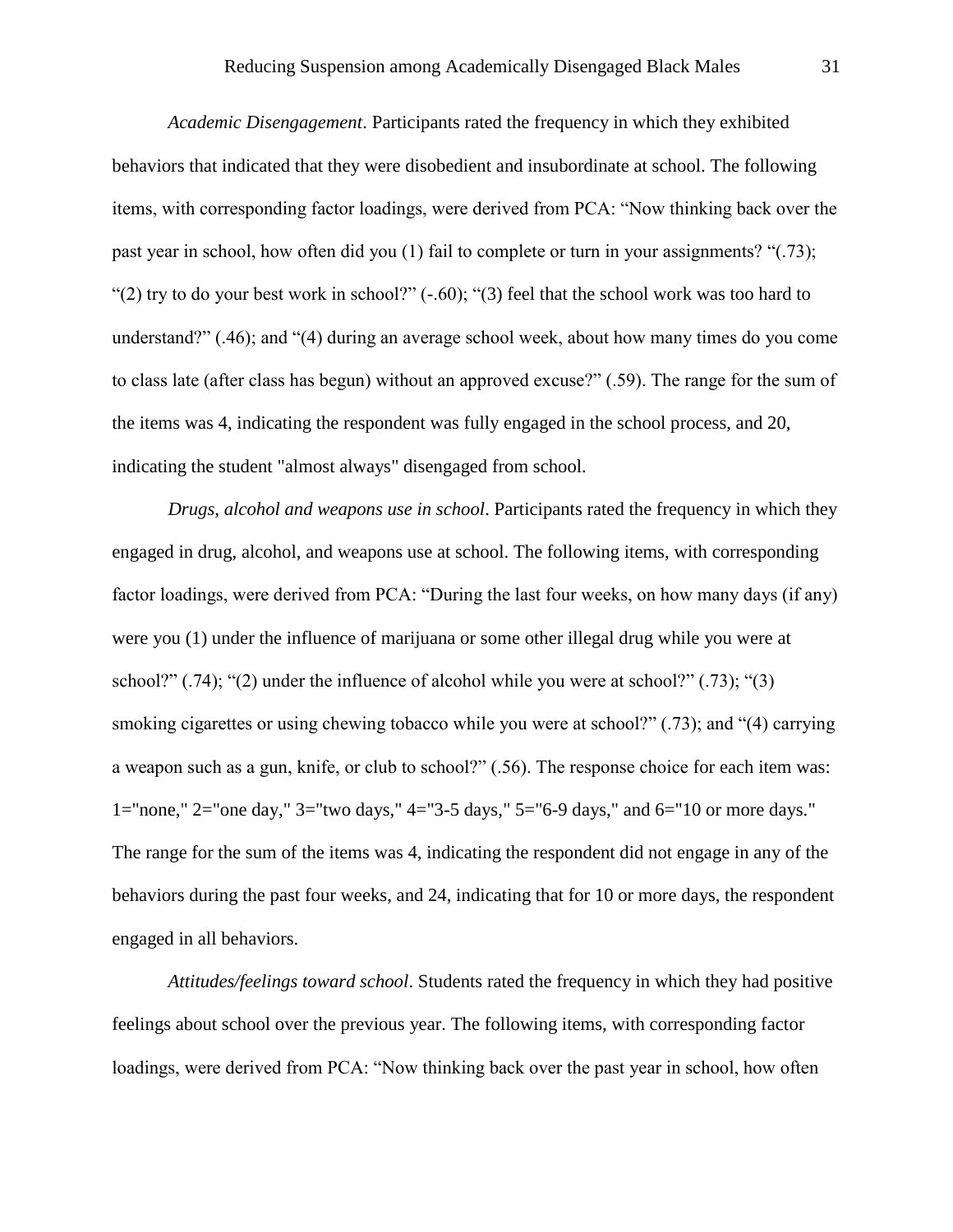did you (1) enjoy being in school?" (.84); "(2) hate being in school?" (-.80); and "(3) find your school work interesting?" (.70). The response choice for each item was: 1="never," 2="seldom," 3="sometimes," 4="often," and 5="almost always." The range for the sum of the items was 3, indicating the respondent had no positive feelings about school over the last year, and 15, indicating the student almost always felt good about participating in school.

*Classroom interruptions*. Two items measured participants' experiences with interruptions and disruptions during class. The following items, with corresponding factor loadings, were derived from PCA: *"*During an average school week, about how many times (1) does misbehavior or goofing off by other students in your class interfere with your own learning?" (.83); and "(2) do your teachers interrupt the class to deal with student misbehavior or goofing off?" (.81). The response choice for each item was: 1="never," 2="less than once a week," 3="1-2 times a week," 4="3-5 times a week," 5="6-9 times a week," 6="10-19 times a week," and 7="20 or more." The range for the sum of the items was 2, indicating the respondent never experiences classroom disruptions, and 14, indicating that during the average week, the student experiences disruptions 20 or more times.

*Hopelessness.* Six interval items were used that allowed students to rate the extent to which their lives were hopeless and meaningless. The following items, with corresponding factor loadings, were derived from PCA: "(1) I feel that my life is not very useful" (.78); (2) "The future often seems hopeless" (78.); "(3) Sometimes I think that I am no good at all" (.77); "(4) Life often seems meaningless"  $(.76)$ ; "(5) I feel I do not have much to be proud of"  $(.73)$ ; and :(6) I feel that I can't do anything right" (.73). The response choice for each item was: 1="disagree" 2="mostly disagree" 3="neither" 4="mostly agree" and 5="agree," and the range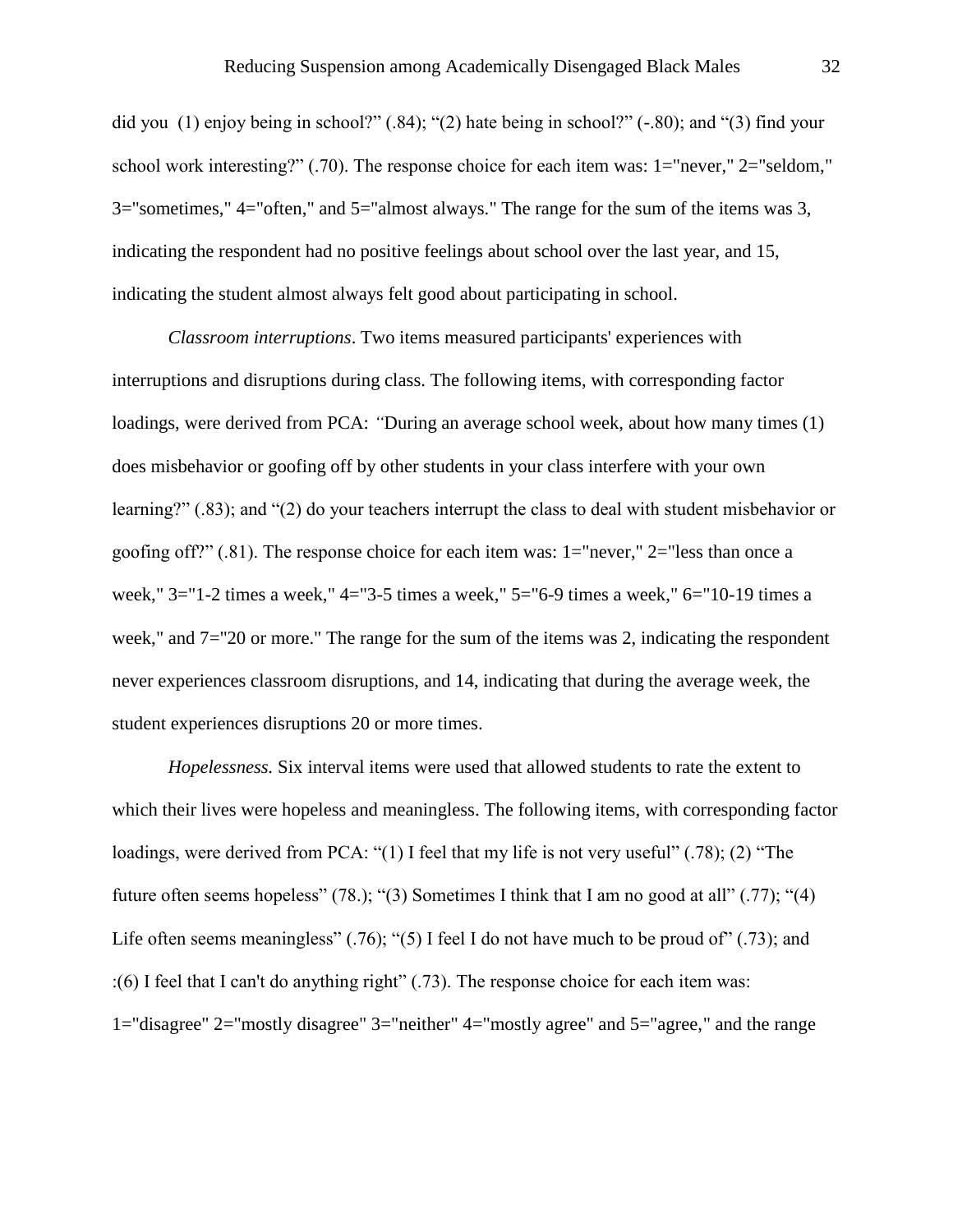for the sum of the items was between 6 and 30, with 6 indicating hopeful feelings about life, and 30 indicating feelings of hopelessness and a lack of meaning in life.

*Positive self-worth*. Students rated the extent to which they agreed with statements that asked whether they were a person of worth. The following items, with corresponding factor loadings, were derived from PCA: "(1) I enjoy life as much as anyone" (.77); "(2) On the whole, I'm satisfied with myself" (.77); "(3) I take a positive attitude toward myself" (.76); "(4) I feel I am a person of worth, on an equal plane with others"  $(.73)$ ; " $(5)$  It feels good to be alive"  $(.73)$ ; and "(6) I am able to do things as well as most people" (.71). The response choice for each item was: 1="disagree" 2="mostly disagree" 3="neither" 4="mostly agree" and 5="agree," and the range for the sum of the items was between 6 and 30, with 6 indicating feelings of negative selfworth, and 30 indicating feelings of positive self-worth.

*Thrill Seeking Behaviors.* Participants rated the extent to which they agreed with statements that indicated a penchant for risky behaviors. The following items, with corresponding factor loadings, were derived from PCA: "(1) I like to do frightening things" (.82); "(2) I like new and exciting experiences, even if I have to break the rules" (.79); "(3) I get a real kick out of doing things that are a little dangerous" (.78); "(4) I like to test myself every now and then by doing something a little risky" (.77); "(5) I prefer friends who are exciting and unpredictable" (.65); and "(6) I would like to explore strange places" (.61). The response choice for each item was: 1="disagree" 2="mostly disagree" 3="neither" 4="mostly agree" and 5="agree," and the range for the sum of the items was between 6 and 30, with 6 indicating low levels of engagement in thrills seeking behaviors, and 30 indicating high levels of engagement in thrill seeking behaviors.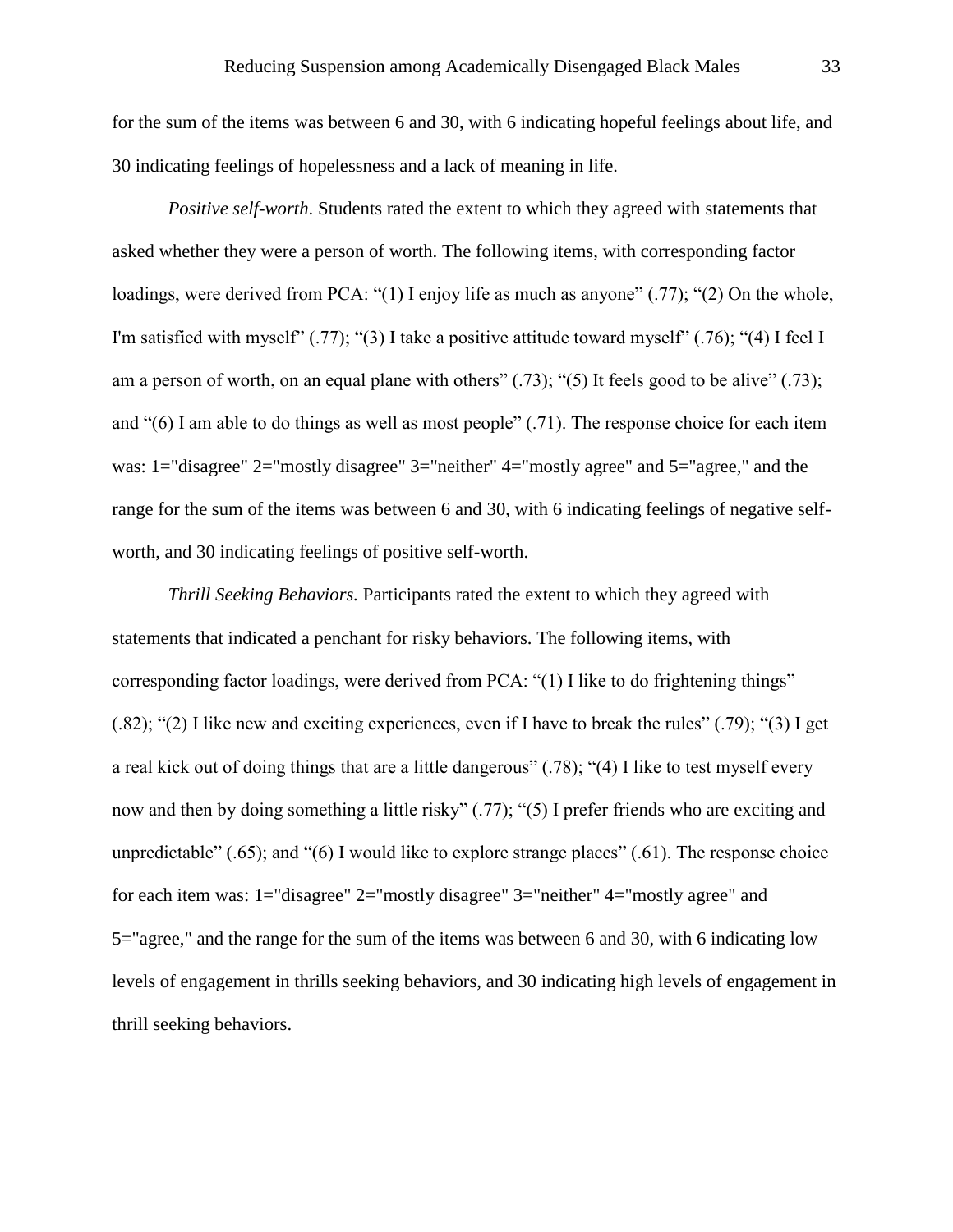*Aggressive Behaviors.* Participants rated the frequency in which they exhibited aggressive behaviors. The following items, with corresponding factor loadings, were derived from PCA: "During the last 12 months, how often have you (1) gotten into a serious fight in school or at work?" (.80); "(2) taken part in a fight where a group of your friends were against another group?" (.77); "(3) hurt someone badly enough to need bandages or a doctor?" (.74) and "(4) you run away from home (for more than 24 hours)?" (.48). The response choice for each item was: 1="not at all," 2="once," 3="twice," 4="3 or 4 times," and 5="5 or more times." The range for the sum of the items was 4, indicating the respondent never engaged in the specified aggressive behaviors over the last 12 months, and 20, indicating that during the past year, the student participated in each of the behaviors 5 times or more.

*Delinquent Behaviors.* Participants rated the frequency in which they exhibited aggressive behaviors. The following items, with corresponding factor loadings, were derived from PCA: "During the last 12 months, how often have you (1) taken something not belonging to you worth under \$50?" (.78); "(2) taken something not belonging to you worth over \$50?" (.68); "(3) damaged school property on purpose?" (.64) and "(4) gone into some house or building when you weren't supposed to be there?" (.62). The response choice for each item was: 1="not at all,"  $2=$ "once,"  $3=$ "twice,"  $4=$ "3 or 4 times," and  $5=$ "5 or more times." The range for the sum of the items was 4, indicating the respondent never engaged in the specified delinquent behaviors over the last 12 months, and 20, indicating that during the past year, the student participated in each of the behaviors 5 times or more.

*Parents' involvement with school*. Four interval items were use to gauge specific aspects of participants' relationship with their parents that were posited to have a relationship with academic success. The following items, with corresponding factor loadings, were derived from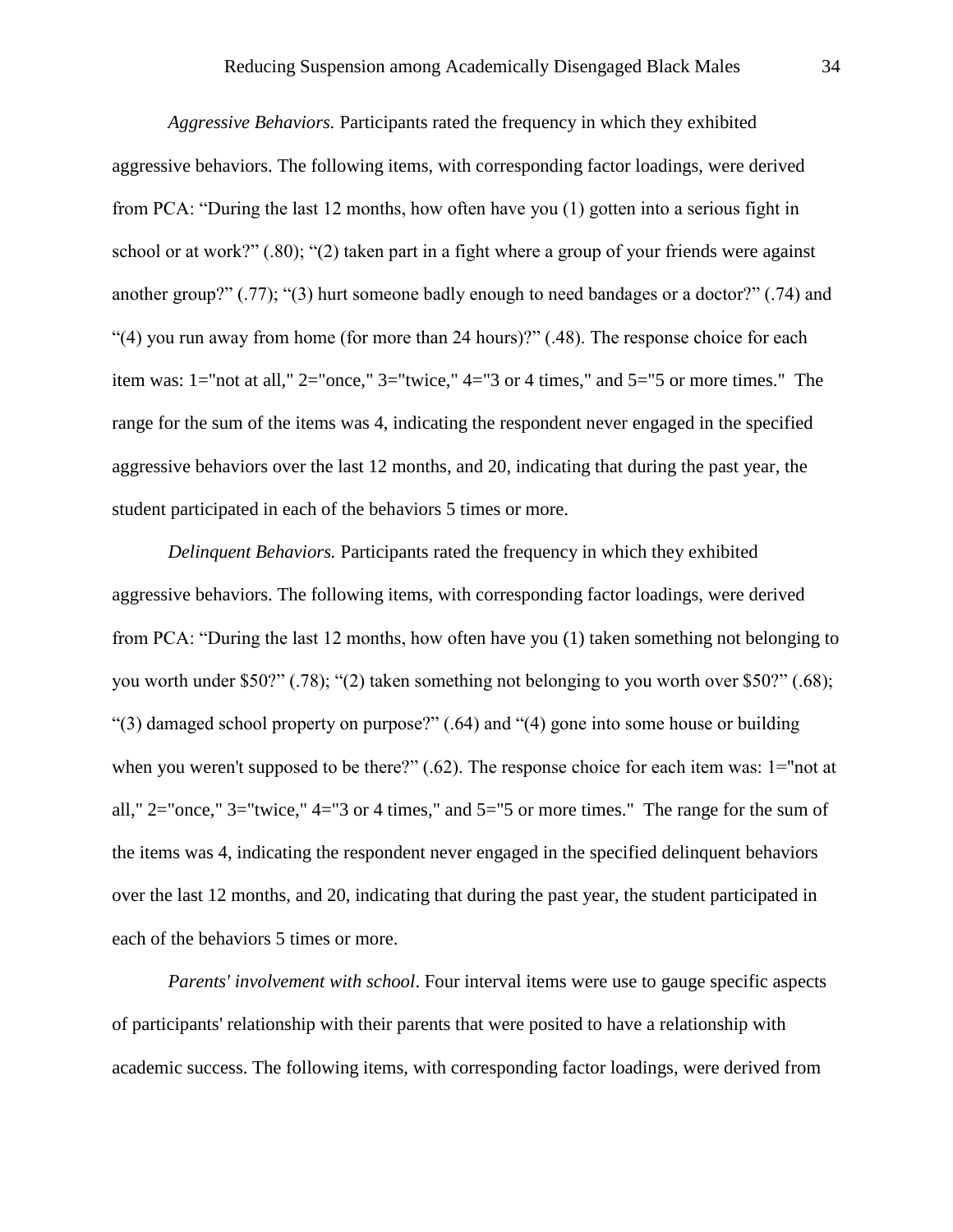PCA: "How often do your parents (or stepparents or guardians) (1) check on whether you have done your homework?" (.75); "(2) provide help with your homework when it's needed?" (.68); "(3) limit the amount of time you can spend watching TV?" (.68); and "(4) require you to do work or chores around the home?" (.58). The response choice for each item was: 1="never," 2="rarely," 3="sometimes," and 4="often." The range for the sum of the items was 4, indicating the respondents' parents never assisted with school work or placed any restrictions on his behavior, and 16, indicating the students' parents were "often" involved with their education and learning.

## **Analysis Plan**

This study was completed in four phases. First, descriptive information about the research participants and rates of suspension and disciplinary referrals was calculated and compared using Chi-square analysis. Second, multivariate analysis of the variance (MANOVA) was used as an exploratory technique to test main effects for race and frequency of receiving disciplinary referrals for associated variables. Because of the large sample size, this study did not consider any finding with a p value above .01 as significant. Third, using information gathered from MANOVA, the researcher selected variables for a path model to confirm their relationship with frequency of disciplinary referrals and subsequent academic performance. AMOS 17 was used to test model fitness and calculate regression estimates of direct and indirect effects. Fourth, invariance between races was estimated for the overall model and the path estimates by imposing a series of model constraints through nested model comparisons.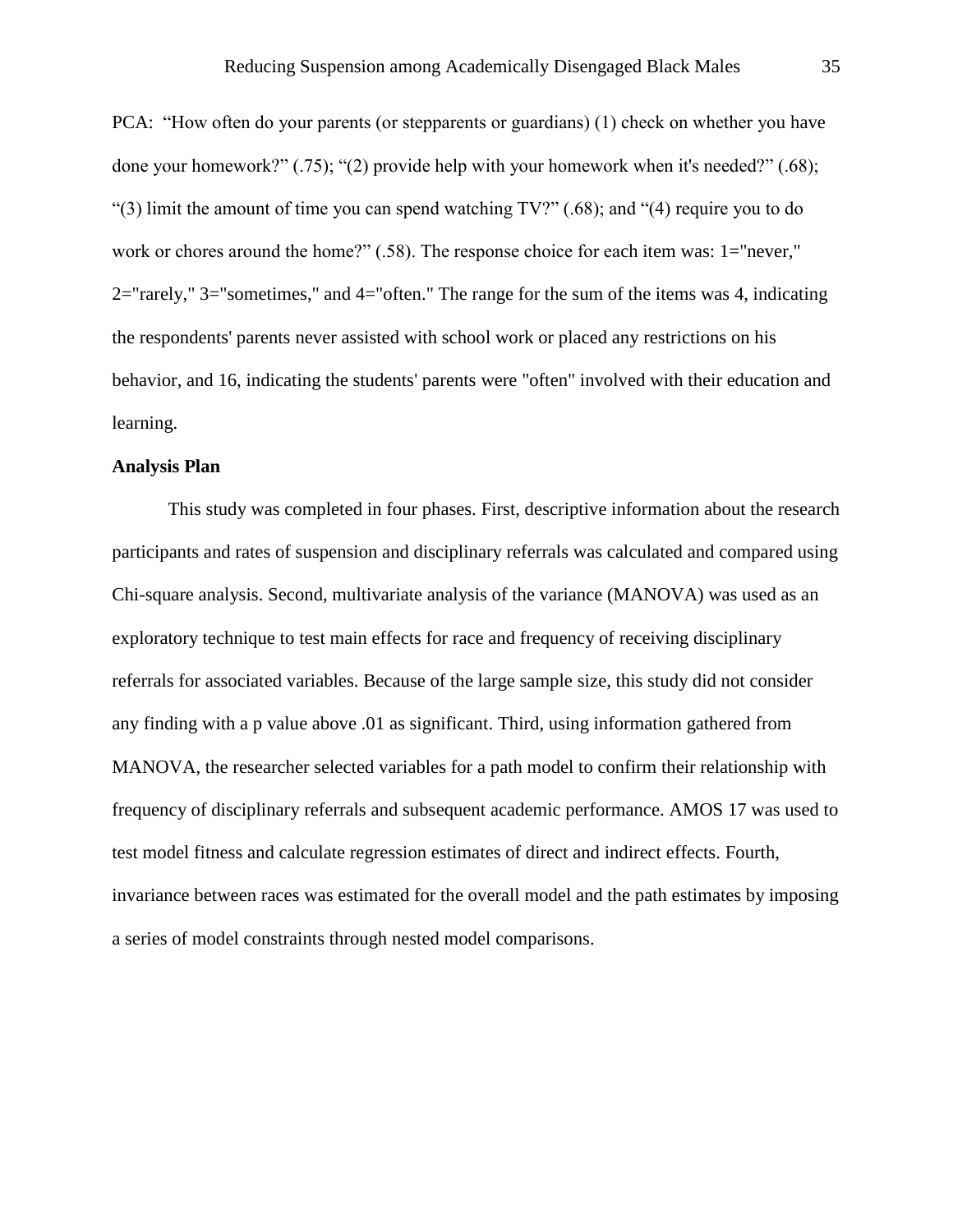|                                    | Race         | <b>Frequency of Disciplinary Referrals</b> |                       |                  |              |           | F-Ratio   |          |
|------------------------------------|--------------|--------------------------------------------|-----------------------|------------------|--------------|-----------|-----------|----------|
|                                    |              | Never                                      | Seldom                | <b>Sometimes</b> | <i>Often</i> | Total     |           |          |
|                                    |              | M(SD)                                      | M(SD)                 | M(SD)            | M(SD)        | M(SD)     | Referrals | Race     |
| Drugs/Delinquency                  | <b>Black</b> | 4.2(1.5)                                   | 4.6(1.8)              | 5.0(2.6)         | 5.2(3.3)     | 4.6(2.1)  | $29.7**$  | 3.9      |
| at school                          | White        | 4.2(1.2)                                   | 4.7(2.2)              | 4.9(2.0)         | 6.3(3.9)     | 4.5(1.9)  |           |          |
| 4 Least - 24 Most                  | Latino       | 4.6(2.2)                                   | 4.7(1.9)              | 4.7(2.0)         | 5.5(2.8)     | 4.7(2.2)  |           |          |
|                                    | Total        | 4.3(1.4)                                   | 4.7(2.1)              | 4.9(2.2)         | 5.8(3.5)     | 4.6(2.0)  |           |          |
| Attitudes/Feelings Toward          | <b>Black</b> | 9.2(2.7)                                   | 9.3(2.5)              | 8.8(2.5)         | 7.4(3.2)     | 8.9(2.8)  | 53.5**    | $17.6**$ |
| School                             | White        | 9.1(2.5)                                   | 8.1(2.5)              | 7.6(2.5)         | 6.5(2.7)     | 8.6(2.6)  |           |          |
| 3 Least - 15 Most                  | Latino       | 9.4(2.7)                                   | 8.7(2.5)              | 8.3(2.4)         | 7.0(2.6)     | 8.8(2.7)  |           |          |
|                                    | Total        | 9.2(2.5)                                   | 8.4(2.5)              | 8.0(2.5)         | 6.8(2.8)     | 8.7(2.6)  |           |          |
| Disengagement from School          | <b>Black</b> | 9.2(2.1)                                   | 9.9(2.1)              | 10.5(2.1)        | 11.0(3.0)    | 9.9(2.3)  | 88.6**    | 13.7**   |
| 4 Least - 20 Most                  | White        | 8.8(1.7)                                   | 9.5(2.0)              | 10.2(2.1)        | 11.0(2.6)    | 9.2(2.0)  |           |          |
|                                    | Latino       |                                            | $9.4(2.0)$ 10.3 (2.0) | 10.7(1.9)        | 11.4(2.6)    | 10.1(2.2) |           |          |
|                                    | Total        | 8.9(1.8)                                   | 9.7(2.1)              | 10.4(2.1)        | 11.1(2.7)    | 9.4(2.1)  |           |          |
| Grades                             | <b>Black</b> | 2.9(0.9)                                   | 2.8(0.8)              | 2.6(0.8)         | 2.4(0.9)     | 2.7(0.9)  | $69.1**$  | $11.8**$ |
| 1 Lowest - 4 Highest               | White        | 3.3(0.8)                                   | 2.9(0.9)              | 2.7(0.9)         | 2.2(0.9)     | 3.1(0.9)  |           |          |
|                                    | Latino       | 2.9(0.9)                                   | 2.7(0.9)              | 2.4(1.0)         | 2.0(0.9)     | 2.7(1.0)  |           |          |
|                                    | Total        | 3.2(0.8)                                   | 2.8(0.9)              | 2.6(0.9)         | 2.2(0.9)     | 3.0(0.9)  |           |          |
| Truancy (Last month)               | <b>Black</b> | 1.1(0.4)                                   | 1.1(0.5)              | 1.4(0.8)         | 1.5(1.0)     | 1.2(0.6)  | $62.7**$  | $11.0**$ |
| 1 None - 4 Four days or more White |              | 1.1(0.3)                                   | 1.3(0.6)              | 1.3(0.7)         | 1.7(1.0)     | 1.2(0.5)  |           |          |
|                                    | Latino       | 1.2(0.5)                                   | 1.4(0.8)              | 1.5(1.0)         | 1.8(1.0)     | 1.3(0.8)  |           |          |
|                                    | Total        | 1.1(0.4)                                   | 1.3(0.6)              | 1.3(0.8)         | 1.7(1.0)     | 1.2(0.6)  |           |          |
| <b>Classroom Interruptions</b>     | <b>Black</b> | 7.3(3.0)                                   | 7.7(2.9)              | 7.2(2.7)         | 8.1(3.4)     | 7.5(3.0)  | 2.9       | 5.4      |
| 2 Least - 14 Most                  | White        | 7.0(3.0)                                   | 6.8(2.7)              | 7.1(2.9)         | 7.6(2.8)     | 7.0(2.9)  |           |          |
|                                    | Latino       | 6.8(3.1)                                   | 6.8(2.9)              | 6.9(2.6)         | 7.3(3.3)     | 6.8(3.0)  |           |          |
|                                    | Total        | 7.0(3.0)                                   | 6.9(2.8)              | 7.1(2.8)         | 7.6(3.1)     | 7.0(2.9)  |           |          |

Table 1: Means, standard deviations, and f ratios of school-related factors that are related to the frequency of disciplinary referrals among Black, White, and Latino school-age males

*Note. M* =Mean; *SD* =Standard Deviation;\*p < .01; \*\*p < .001. Data retrieved from *Monitoring the Future: A Continuing Study of American Youth* (Johnston, Bachman, O'Malley, & Schulenberg, 2008).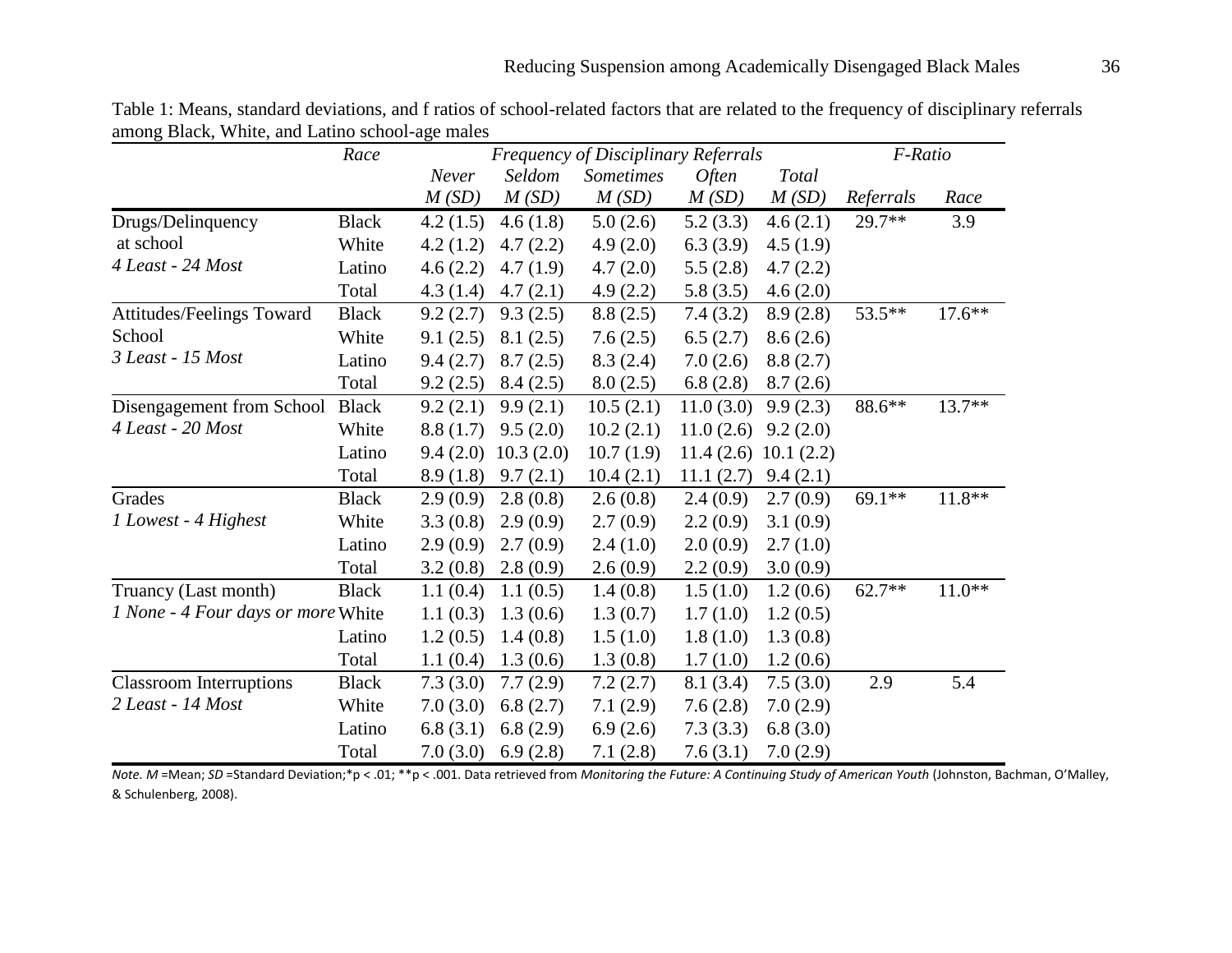| Table 2: Means, standard deviations, and f ratios of nonschool-related factors that are related to the frequency of disciplinary referrals |
|--------------------------------------------------------------------------------------------------------------------------------------------|
| among Black, White, and Latino school-age males                                                                                            |

|                             | Race         | Frequency of Disciplinary Referrals |                     |                  |                     |                       | F-Ratio   |          |
|-----------------------------|--------------|-------------------------------------|---------------------|------------------|---------------------|-----------------------|-----------|----------|
|                             |              | Never                               | Seldom              | <b>Sometimes</b> | <i><b>Often</b></i> | Total                 |           |          |
|                             |              | M(SD)                               | M(SD)               | M(SD)            | M(SD)               | M(SD)                 | Referrals | Race     |
| Hopelessness                | <b>Black</b> |                                     | 11.9(6.5)11.8(6.0)  | 12.1(7.0)        |                     | 13.2(7.4) 12.1(6.5)   | $6.1**$   | 2.8      |
| 6 Least - 30 Most           | White        |                                     | 11.1(5.8)12.6(6.3)  | 13.2(6.1)        |                     | 15.1(6.9)11.8(6.1)    |           |          |
|                             | Latino       |                                     | 12.9(5.4)13.5(6.3)  | 13.1(6.5)        |                     | 14.4(6.7)13.3(6.0)    |           |          |
|                             | Total        |                                     | 11.3(5.8)12.6(6.3)  | 12.9(6.3)        |                     | 14.5(7.0) 12.1(6.2)   |           |          |
| Positive Self-worth         | <b>Black</b> |                                     | 25.7(5.8)25.2(6.2)  | 25.1(6.7)        |                     | 24.3(7.1)25.3(6.2)    | $7.9**$   | 2.7      |
| 6 Least - 30 Most           | White        |                                     | 25.9(5.1)24.9(5.4)  | 24.8(5.4)        |                     | 23.0(5.9)25.4(5.3)    |           |          |
|                             | Latino       |                                     | 24.8(5.7)25.1(5.2)  | 23.6(6.1)        |                     | 22.5(6.5)24.4(5.8)    |           |          |
|                             | Total        |                                     | 25.8(5.3)25.0(5.5)  | 24.6(5.8)        |                     | 23.2(6.3) 25.3(5.5)   |           |          |
| Thrill Seeking              | <b>Black</b> |                                     | 18.6(6.3) 19.5(6.5) | 19.9(7.2)        |                     | 20.9 (7.4) 19.3 (6.7) | $17.4**$  | 28.8**   |
| <b>Behaviors</b>            | White        |                                     | 20.4(6.2)23.2(5.4)  | 24.4(5.7)        |                     | 23.6(6.2)21.6(6.2)    |           |          |
| 6 Least - 30 Most           | Latino       |                                     | 20.1(6.4)22.7(5.3)  | 22.8(5.9)        |                     | 22.7(6.3)21.6(6.1)    |           |          |
|                             | Total        |                                     | 20.2(6.3) 22.5(5.7) | 23.2(6.3)        |                     | 22.7(6.6)21.3(6.3)    |           |          |
| <b>Aggressive Behaviors</b> | <b>Black</b> | 5.4(2.8)                            | 6.2(3.6)            | 7.1(3.6)         | 8.1(4.6)            | 6.2(3.5)              | 79.1**    | 22.4**   |
| 4 Least - 20 Most           | White        | 4.6(1.7)                            | 5.3(2.3)            | 5.8(2.7)         | 7.2(3.6)            | 5.0(2.2)              |           |          |
|                             | Latino       | 5.1(2.6)                            | 5.7(2.7)            | 6.3(3.1)         | 9.3(4.9)            | 6.0(3.4)              |           |          |
|                             | Total        | 4.7(2.0)                            | 5.5(2.7)            | 6.2(3.0)         | 7.9(4.3)            | 5.3(2.7)              |           |          |
| <b>Delinquent Behaviors</b> | <b>Black</b> | 5.6(3.0)                            | 6.1(3.7)            | 7.6(4.6)         | 8.5(5.6)            | 6.4(4.0)              | $62.2**$  | 5.2      |
| 4 Least - 20 Most           | White        | 5.1(2.2)                            | 6.1(3.2)            | 6.9(3.4)         | 7.7(4.0)            | 5.6(2.8)              |           |          |
|                             | Latino       | 5.0(1.7)                            | 6.5(3.7)            | 7.1(4.0)         | 9.3(5.5)            | 6.4(3.7)              |           |          |
|                             | Total        | 5.1(2.3)                            | 6.1 $(3.4)$         | 7.1(3.8)         | 8.3(4.8)            | 5.8(3.2)              |           |          |
| Parents' involvement        | <b>Black</b> |                                     | 10.7(3.0) 11.2(3.0) | 9.7(3.0)         |                     | 9.2(3.4)10.5(3.1)     | $12.1**$  | $10.6**$ |
| with school and             | White        |                                     | 11.3(2.9)10.9(2.9)  | 10.4(3.1)        |                     | 10.6(3.0) 11.1(2.9)   |           |          |
| learning                    | Latino       |                                     | 10.3(2.9)10.7(3.2)  | 9.7(3.5)         |                     | 9.0(3.3) 10.2(3.1)    |           |          |
| 4 lowest-16 highest         | Total        |                                     | 11.2(2.9)10.9(3.0)  | 10.1(3.1)        |                     | 9.9(3.2)10.9(3.0)     |           |          |

*Note. M* =Mean; *SD* =Standard Deviation;\*p < .01; \*\*p < .001. Data retrieved from *Monitoring the Future: A Continuing Study of American Youth* (Johnston, Bachman, O'Malley, & Schulenberg, 2008).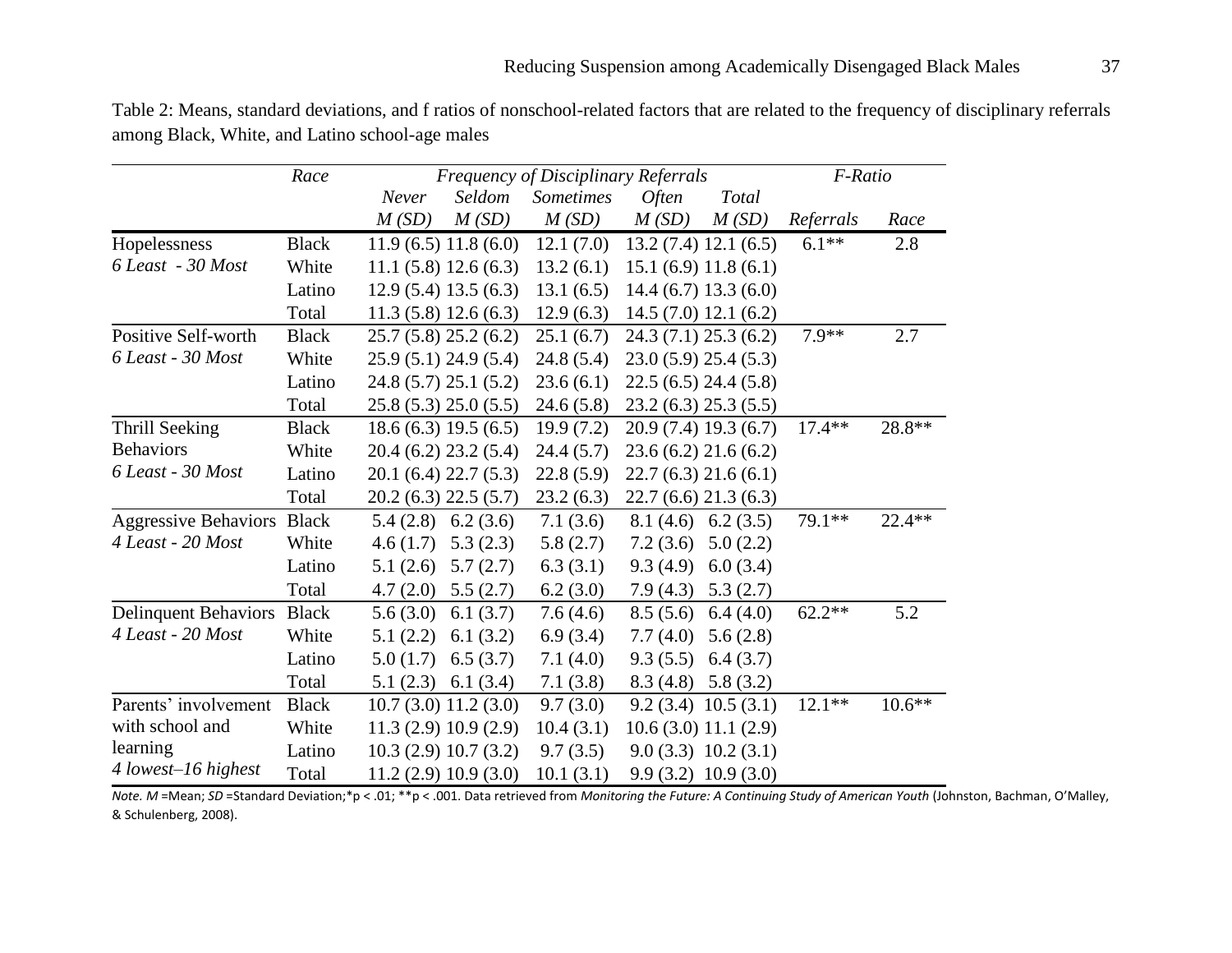|                             | Delinquent<br><b>Behaviors</b> | Aggressive<br><b>Behaviors</b> | Drugs/Delinquency<br>at School | Disengagement<br>from School | Disciplinary<br>Referrals | Truancy  |
|-----------------------------|--------------------------------|--------------------------------|--------------------------------|------------------------------|---------------------------|----------|
| Exogenous Variables         |                                |                                |                                |                              |                           |          |
| Disciplinary Referrals      |                                |                                |                                |                              |                           |          |
| <b>Black</b>                | (.02)                          | $.19**(.05)$                   | .01                            | $.22**$                      |                           |          |
| White                       | $(.07**)$                      | $.24**(.04)$                   | $.10**$                        | $.28**$                      |                           |          |
| Latino                      | (.03)                          | $.32**(.00)$                   | .01                            | $.25**$                      |                           |          |
| Grades                      |                                |                                |                                |                              |                           |          |
| <b>Black</b>                | $(.04**)$                      | $(-06**)$                      | $(-.02)$                       | $(-.09**)$                   | $-.19**(-.02*)$           | $-16**$  |
| White                       | $(-.04**)$                     | $(-.09**)$                     | $(-.05**)$                     | $(-.10**)$                   | $-.31**(-.02**)$          | $-.05**$ |
| Latino                      | $(-.02)$                       | $(-.11**)$                     | $(-.02)$                       | $(-.09**)$                   | $-.31**(-.01)$            | $-.05$   |
| Truancy                     |                                |                                |                                |                              |                           |          |
| <b>Black</b>                | $.15*(.06*)$                   | (.11)                          | $.13*(.00)$                    | $.22**(.03**)$               | $.12*$                    |          |
| White                       | $.14**(.06**)$                 | $(.09**)$                      | $.15**(.01**)$                 | $.11**(.04**)$               | $.15**$                   |          |
| Latino                      | $.16**(.09)$                   | (.11)                          | $.18**$ (.01)                  | $.17**(.03**)$               | $.14**$                   |          |
| Disengagement from School   |                                |                                |                                |                              |                           |          |
| <b>Black</b>                | .08                            | $.17**$                        |                                |                              |                           |          |
| White                       | $.19**$                        | .03                            |                                |                              |                           |          |
| Latino                      | $.23**$                        | .11                            |                                |                              |                           |          |
| Drugs/Delinquency at School |                                |                                |                                |                              |                           |          |
| <b>Black</b>                | $.32**$                        | $.30**$                        |                                |                              |                           |          |
| White                       | $.19**$                        | $.29**$                        |                                |                              |                           |          |
| Latino                      | $.26**$                        | $.27**$                        |                                |                              |                           |          |

Table 3: Standardized estimates of direct and indirect effects of factors associated with receiving disciplinary referrals among Black, White, and Latino school-age males

Note: Figures in parenthesis are indirect effects. \*p < .01; \*\*p < .001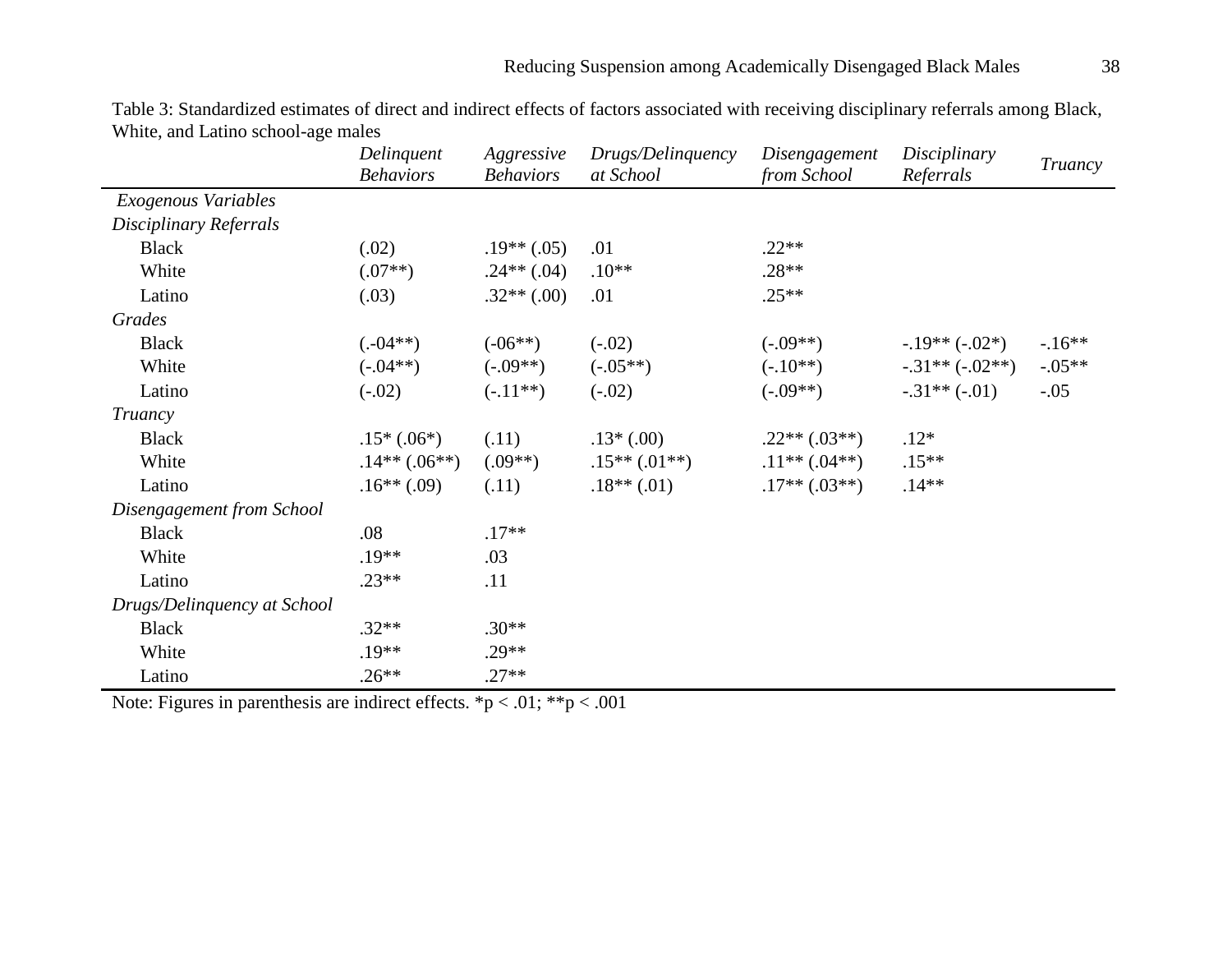

*Figure 1a & 1b: Means plots of race (separate plots) and frequency of disciplinary referrals (X Axis) on school-related factors (Y Axes) among Black, Hispanic, and White 8th and 10th graders. Note:*  $\bullet$  = *Black students;*  $\bullet$  = *Hispanic students; and*  $\circ$  = *White students. The dashed reference line on the Y-axis marks the estimated mean of the dependent variable. \*Main and interaction effects for disciplinary referrals and race.*

Disengagement from School\* Drugs/Delinquency at School\*\*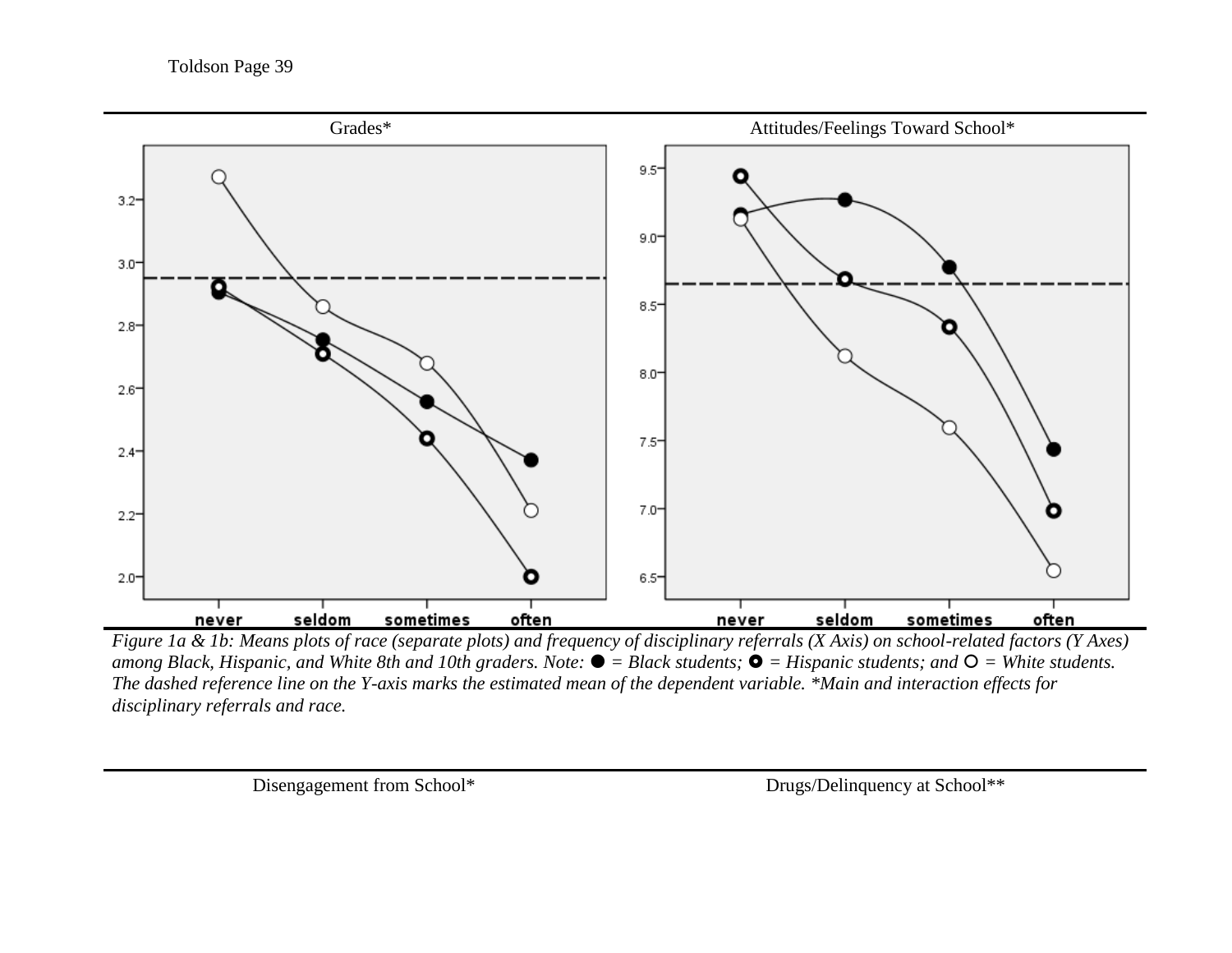Toldson Page 40



*Figure 2a & 2b: Means plots of race (separate plots) and frequency of disciplinary referrals (X Axis) on school-related factors (Y Axes) among Black, Hispanic, and White 8th and 10th graders. Note: = Black students; = Hispanic students; and = White students. The dashed reference line on the Y-axis marks the estimated mean of the dependent variable. Main effects for disciplinary referrals and race; \*\*Main for disciplinary referrals and interaction effects for disciplinary referrals and race.*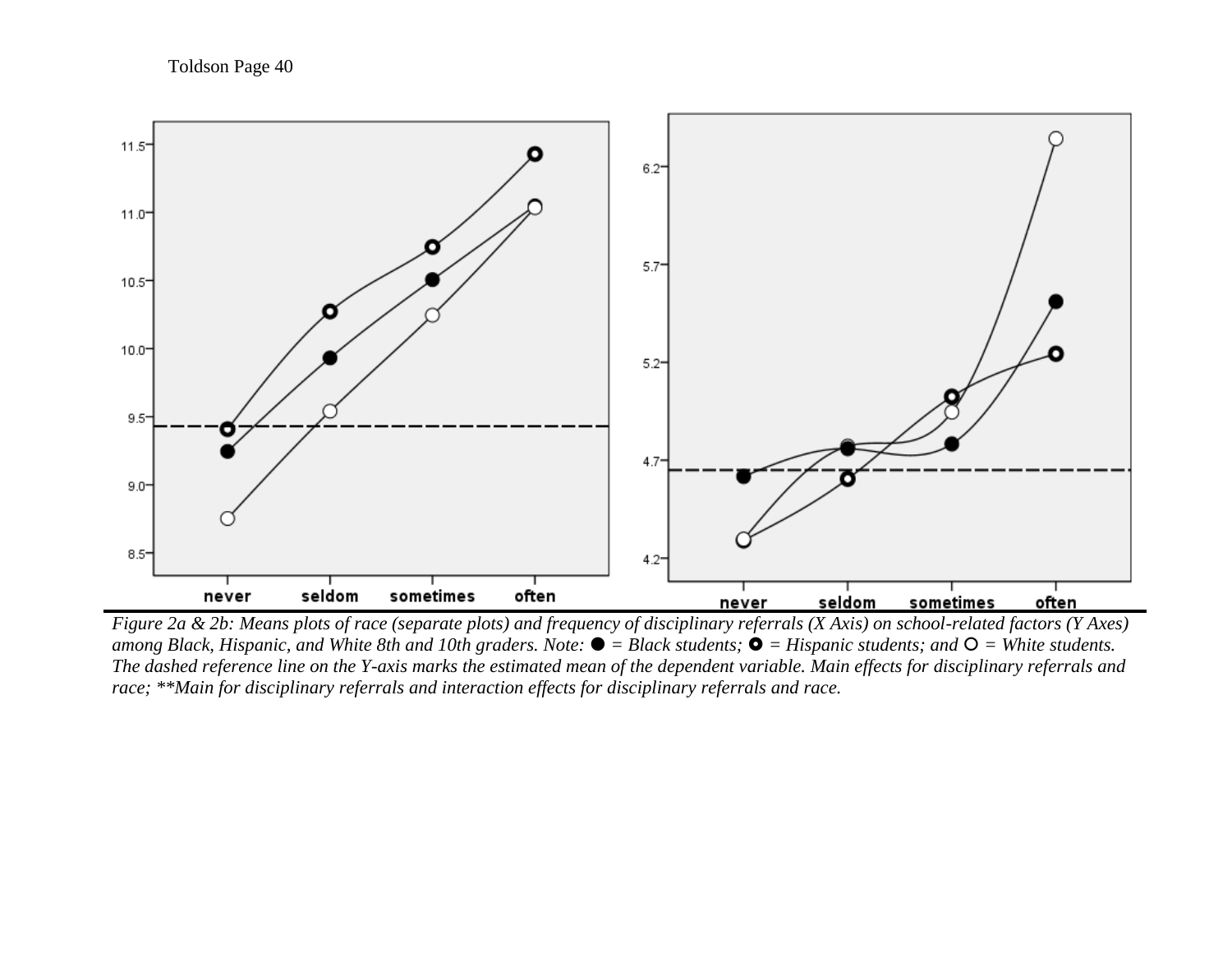Toldson Page 41



FIGURE 3: The relationship between factors associated with disciplinary referrals and subsequent grades among Black male 8th and 10th grade students (N=458). Note: The thickest lines represent standardized path estimates that are greater than .20, the medium lines represent estimates that are between .15 and .19, and the thinnest lines represent estimates that are less than .15. Curved lines with two way arrows represent covariance and straight lines with one way arrow represent paths. The minus sign (-) indicates an inverse relationship. All path coefficients are significant  $(p < .01)$ , except for the parameter represented by the dashed line. Data retrieved from *Monitoring the Future: A Continuing Study of American Youth* (Johnston, Bachman, O'Malley, & Schulenberg, 2008).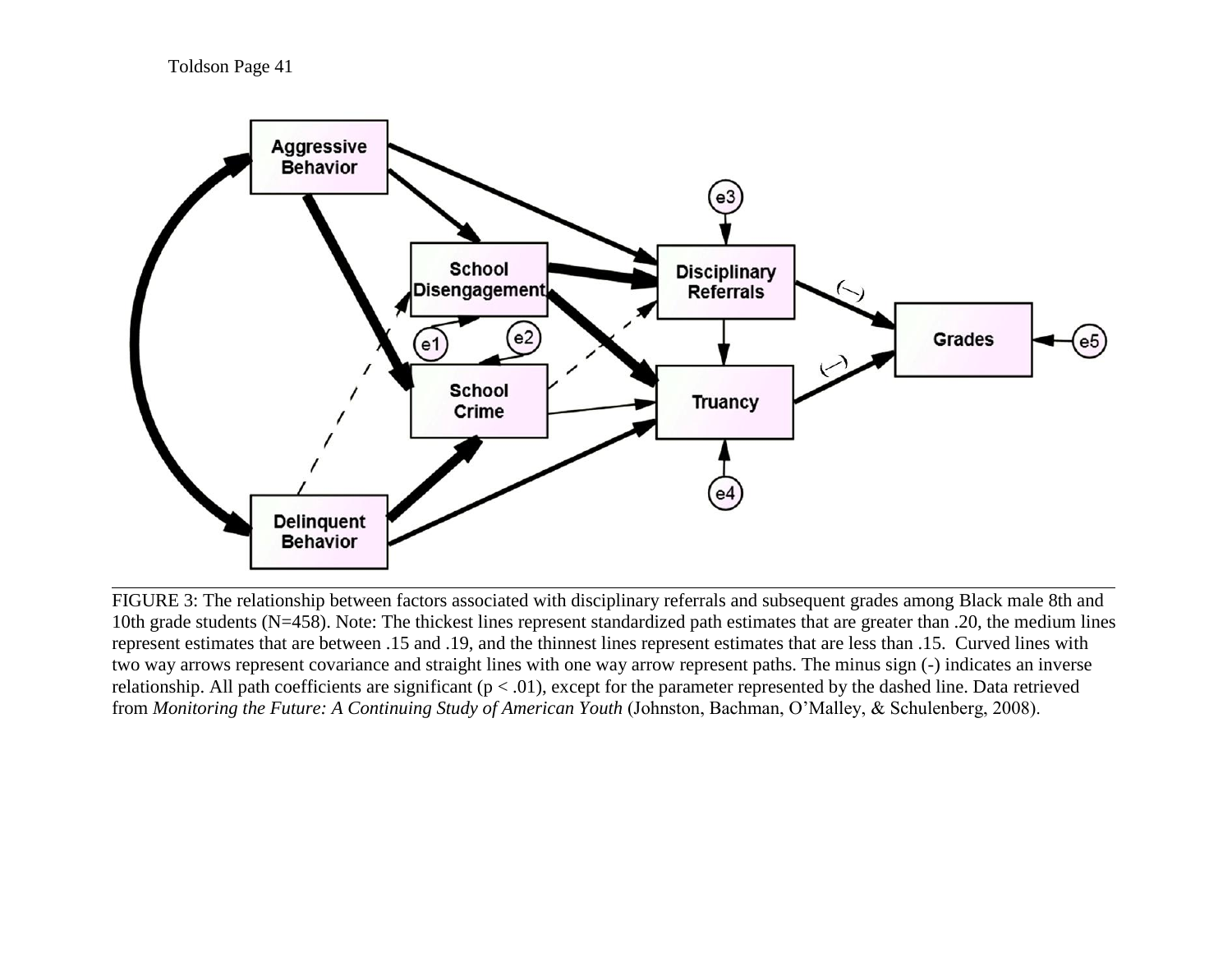Toldson Page 42



FIGURE 4: The relationship between factors associated with disciplinary referrals and subsequent grades among White male 8th and 10th grade students (N=696). Note: The thickest lines represent standardized path estimates that are greater than .20, the medium lines represent estimates that are between .15 and .19, and the thinnest lines represent estimates that are less than .15. Curved lines with two way arrows represent covariance and straight lines with one way arrow represent paths. The minus sign (-) indicates an inverse relationship. All path coefficients are significant  $(p < .01)$ , except for the parameter represented by the dashed line. Data retrieved from *Monitoring the Future: A Continuing Study of American Youth* (Johnston, Bachman, O'Malley, & Schulenberg, 2008).